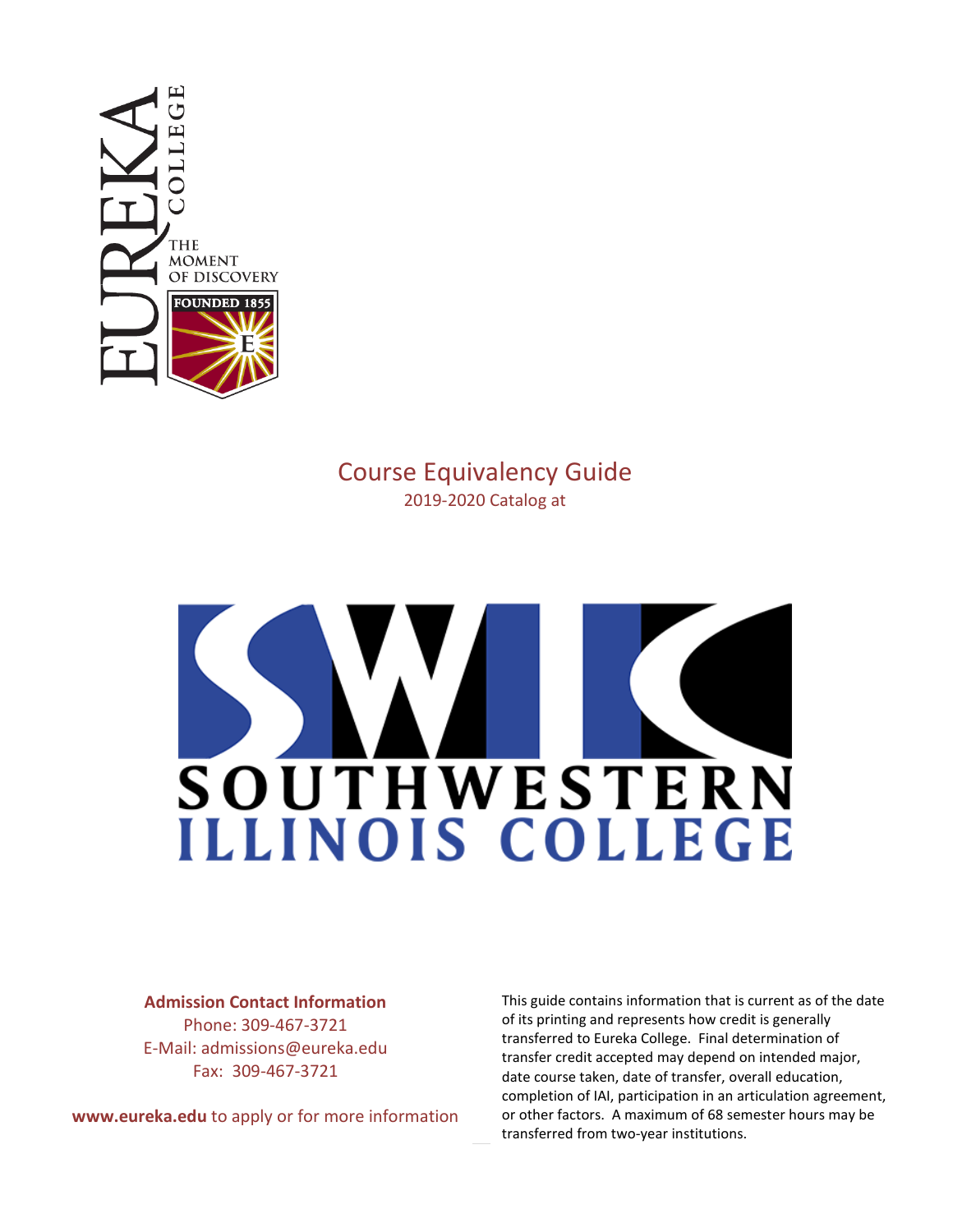## **Southwestern Illinois College Course Eureka College Equivalent**

|  | <b>Credits</b> |
|--|----------------|
|  |                |

| <b>ACCT</b>    | <b>Accounting</b>                    |                          |                             |   |
|----------------|--------------------------------------|--------------------------|-----------------------------|---|
| <b>ACCT105</b> | <b>Basic Accounting Procedures</b>   | $\overline{\phantom{a}}$ | $\overline{\phantom{a}}$    |   |
| ACCT106        | Introduction to Quickbooks           | $\overline{\phantom{a}}$ | $\overline{\phantom{a}}$    |   |
| ACCT110        | <b>Financial Accounting</b>          | ACC111                   | Principles of Accounting I  | 4 |
| ACCT111        | <b>Managerial Accounting</b>         | ACC112                   | Principles of Accounting II | 4 |
| ACCT206        | Individual / Business Income Tax     | ACC221                   | Tax Accounting I            | 3 |
| ACCT210        | <b>Cost Accounting</b>               | ACC302                   | Cost Accounting             | 3 |
| ACCT211        | Intermediate Accounting I            | ACC201                   | Intermediate Accounting I   | 3 |
| ACCT212        | Certified Bookkeeper Review          | $\overline{\phantom{a}}$ | $\overline{\phantom{0}}$    |   |
| ACCT215        | <b>Accounting for Small Business</b> | $\overline{\phantom{a}}$ | $\overline{\phantom{0}}$    |   |
| ACCT269        | Accounting AAS Internship            | $\overline{\phantom{0}}$ | $\overline{\phantom{0}}$    |   |

**ACRT** *Auto Collision Repair Tech*

The following courses are not transferrable: ACRT111, 112, 113, 114, 115, 121, 122, 123, 124, 125, 126, 131, 132, 133, 134, 141, 142, 143, 144, 201, 222, 299

| <b>AGRI</b>    | <b>Agriculture</b>            |                 |                                                                              |         |
|----------------|-------------------------------|-----------------|------------------------------------------------------------------------------|---------|
| AGRI111        | Animal Science                | <b>BIO ELEC</b> | Biology Elective [Does not fulfill<br>Scientific Literacy Capability]        | 4       |
| AGRI121        | Soil Science                  | PHS ELEC        | Physical Science Elective [Does not<br>fulfill Scientic Literacy Capability] | 4       |
| AGRI152        | <b>Agricultural Economics</b> | ECO ELEC        | Economics Elective                                                           | 3       |
| <b>AGRI235</b> | Crop Science                  | <b>BIO ELEC</b> | Biology Elective (Does not fulfill<br>Scientific Literacy Capability]        | 4       |
| AGRI299        | Special Topics in Agriculture | <b>TBD</b>      | Dependent on Topic                                                           | $0 - 4$ |

| <b>ANTH</b>         | Anthropology                   |                 |                              |         |
|---------------------|--------------------------------|-----------------|------------------------------|---------|
| ANTH150             | Cultural Anthropology          | SOC105          | <b>Cultural Anthropology</b> |         |
| ANTH160             | <b>Physical Anthropology</b>   | <b>SSC ELEC</b> | Social Science Elective      |         |
| ANTH <sub>210</sub> | Native American Cultures       | <b>SSC ELEC</b> | Social Science Elective      |         |
| ANTH250             | Introduction to Archeology     | <b>SSC ELEC</b> | Social Science Elective      |         |
| ANTH <sub>299</sub> | Special Topics in Anthropology | <b>SSC ELEC</b> | Social Science Elective      | $1 - 4$ |

| <b>AOJ</b> | <b>Administration of Justice</b>        |                          |                                  |         |
|------------|-----------------------------------------|--------------------------|----------------------------------|---------|
| AOJ100     | Intro to Administration of Justice      | CJS101                   | Introduction to Criminal Justice | 3       |
| AOJ101     | <b>Basic Law Enforcement</b>            | $\overline{\phantom{0}}$ |                                  |         |
| AOJ102     | <b>Public Safety Telecommunications</b> | $\overline{\phantom{a}}$ | $\overline{\phantom{a}}$         |         |
| AOJ103     | Introduction to Corrections             | CJS215                   | Corrections                      | 3       |
| AOJ105     | Police Administration                   | CJS ELEC                 | Criminal Justice Elective        | 3       |
| AOJ106     | Correctional Administration             | CJS ELEC                 | <b>Criminal Justice Elective</b> | 3       |
| AOJ110     | <b>Issues in Private Security</b>       | $\overline{\phantom{a}}$ | $\overline{\phantom{a}}$         |         |
| AOJ111     | <b>Correctional Supervision</b>         | $\overline{\phantom{a}}$ | $\overline{\phantom{0}}$         |         |
| AOJ120     | <b>Foundations of Law Enforcement</b>   | CJS ELEC                 | <b>Criminal Justice Elective</b> | 3       |
| AOJ144     | Security Officer Certification          | $\overline{\phantom{a}}$ |                                  |         |
| AOJ145     | <b>Introduction to Firearms</b>         | $\overline{\phantom{a}}$ | $\overline{\phantom{a}}$         |         |
| AOJ151     | Policing: Methods and Ethics            | CJS205                   | Policing                         | 3       |
| AOJ153     | Juvenile Delinquency                    | <b>CJS210W</b>           | Juvenile Justice and Delinquency | 3       |
| AOJ155     | <b>Community Policing</b>               | CJS ELEC                 | <b>Criminal Justice Elective</b> | 3       |
| AOJ156     | <b>Issues in Criminal Justice</b>       | <b>TBD</b>               | Dependent on Topic               | $0 - 3$ |
| AOJ160     | Criminology                             | SOC ELEC                 | Sociology Elective               | 3       |
| AOJ202     | Police Civil Liability                  | CRJ ELEC                 | <b>Criminal Justice Elective</b> | 3       |
| AOJ203     | Criminal Law & Admin of Justice         | CJS ELEC                 | <b>Criminal Justice Elective</b> | 3       |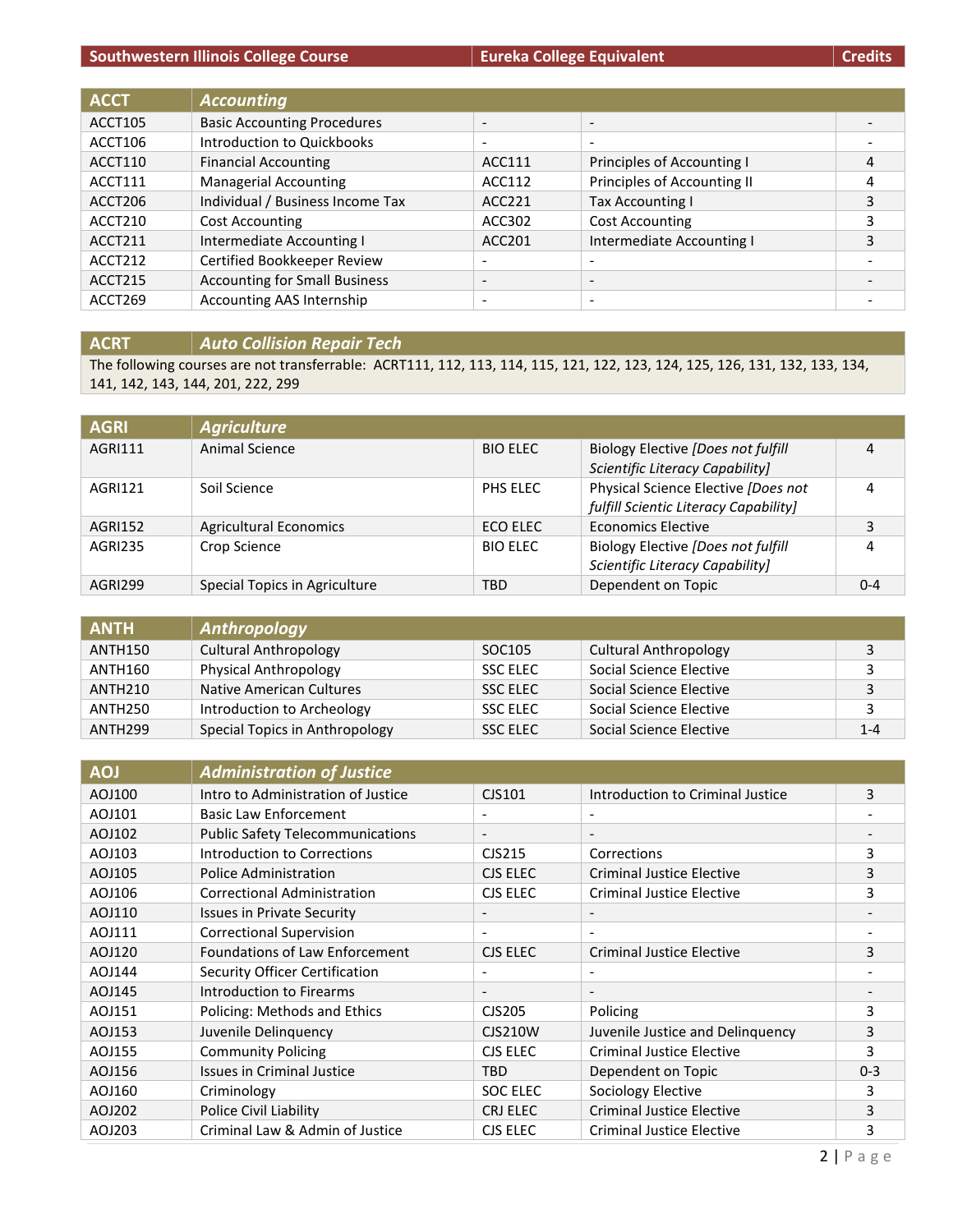|        | <b>Southwestern Illinois College Course</b> |                          | <b>Eureka College Equivalent</b> | <b>Credits</b> |
|--------|---------------------------------------------|--------------------------|----------------------------------|----------------|
|        |                                             |                          |                                  |                |
| AOJ204 | <b>Constitutional Law for Police</b>        | CJS ELEC                 | <b>Criminal Justice Elective</b> | 3              |
| AOJ205 | Traffic Management & Accident Analysis      | $\overline{\phantom{a}}$ |                                  |                |
| AOJ250 | Law for Corrections                         | CJS ELEC                 | Criminal Justice Elective        | 3              |
| AOJ251 | <b>Rules of Criminal Evidence</b>           | CJS ELEC                 | <b>Criminal Justice Elective</b> | 3              |
| AOJ252 | Organized Crime                             | CJS ELEC                 | Criminal Justice Elective        | 3              |
| AOJ255 | Criminal Investigation - Case Prep          | CJS225                   | Criminal Investigation           | 3              |
| AOJ256 | <b>Crime Scene Investigations</b>           | CJS ELEC                 | <b>Criminal Justice Elective</b> | 3              |
| AOJ258 | Computer Forensics & Cyber Crime            | CJS ELEC                 | <b>Criminal Justice Elective</b> | 3              |
| AOJ261 | Probation and Parole                        | CJS ELEC                 | <b>Criminal Justice Elective</b> | 3              |
| AOJ278 | Work Experience: Internship                 | $\overline{\phantom{0}}$ |                                  |                |
| AOJ280 | Law Enforcement Transition                  | $\overline{\phantom{a}}$ | $\overline{\phantom{a}}$         |                |
| AOJ285 | Basic Arson Investigator                    | $\overline{\phantom{a}}$ | $\overline{\phantom{a}}$         |                |
| AOJ290 | <b>Police Report Writing</b>                | $\overline{\phantom{a}}$ | $\overline{\phantom{a}}$         |                |
| AOJ299 | Special Topics in Admin of Justice          |                          | $\overline{\phantom{a}}$         |                |

| <b>ART</b>    | <b>Art</b>                          |                 |                                      |              |
|---------------|-------------------------------------|-----------------|--------------------------------------|--------------|
| ART101        | Art Appreciation                    | <b>ART101W</b>  | Art Appreciation                     | 3            |
| ART102        | Art Survey: Modern to Contemporary  | <b>ART ELEC</b> | Art History Elective                 | 3            |
| ART103        | Survey of Non-Western Art           | <b>ART ELEC</b> | Art History Elective                 | 3            |
| <b>ART104</b> | Art History I: Prehistoric - Gothic | <b>ART ELEC</b> | Art History Elective                 | 3            |
| <b>ART105</b> | Art History II: Renaissance-Modern  | <b>ART ELEC</b> | Art History Elective                 | 3            |
| ART106        | History of Photography              | <b>ART ELEC</b> | Art History Elective                 | 3            |
| ART110        | Art and Gender                      | <b>ART ELEC</b> | Art History Elective                 | 3            |
| ART111        | <b>Basic Design I</b>               | ART106          | Design Fundamentals                  | 3            |
| ART112        | <b>Basic Design II</b>              | <b>ART ELEC</b> | <b>Art Elective</b>                  | 3            |
| ART113        | Ceramics I                          | <b>ART260</b>   | <b>Ceramics Fundamentals</b>         | 3            |
| <b>ART114</b> | <b>Ceramics II</b>                  | ART360          | <b>Advanced Ceramics and Pottery</b> | 3            |
| ART116        | Photography I                       | <b>ART241</b>   | Darkroom Photography Fundament       | 3            |
| <b>ART120</b> | Introduction to Computer Art        | <b>ART206</b>   | Introduction to Graphic Design       | 3            |
| <b>ART129</b> | Typography                          | <b>ART290</b>   | Typography                           | 3            |
| ART150        | Drawing I                           | ART110          | <b>Drawing Fundamentals</b>          | 3            |
| <b>ART200</b> | Art Presentation and Portfolio      | <b>ART ELEC</b> | Art Elective                         | $\mathbf{1}$ |
| ART211        | Painting I                          | ART111          | <b>Painting Fundamentals</b>         | 3            |
| <b>ART212</b> | Painting II                         | ART211          | <b>Painting for Artists</b>          | 3            |
| ART213        | <b>Color Theory</b>                 | <b>ART ELEC</b> | <b>Art Elective</b>                  | 3            |
| <b>ART217</b> | Photography II                      | <b>ART ELEC</b> | <b>Art Elective</b>                  | 3            |
| <b>ART218</b> | Introduction to Sculpture           | <b>ART212</b>   | Sculpture and Mixed Media            | 3            |
| <b>ART219</b> | Sculpture II                        | <b>ART212</b>   | Sculpture and Mixed Media (Repeat)   | 3            |
| <b>ART230</b> | <b>Advertising Design I</b>         | <b>ART ELEC</b> | <b>Art Elective</b>                  | 3            |
| ART231        | <b>Advertising Design II</b>        | <b>ART ELEC</b> | <b>Art Elective</b>                  | 3            |
| <b>ART232</b> | <b>Graphic Communication I</b>      | <b>ART206</b>   | Introduction to Graphic Design       | 3            |
| <b>ART233</b> | <b>Graphic Communication II</b>     | <b>ART ELEC</b> | Art Elective                         | 3            |
| <b>ART239</b> | Advanced Typography                 | <b>ART ELEC</b> | <b>Art Elective</b>                  | 3            |
| <b>ART240</b> | Digital Imaging I                   | <b>ART245</b>   | Digital Photography Fundamentals     | 3            |
| <b>ART241</b> | Digital Imaging II                  | <b>ART ELEC</b> | <b>Art Elective</b>                  | 3            |
| <b>ART250</b> | Drawing II                          | <b>ART ELEC</b> | <b>Art Elective</b>                  | 3            |
| <b>ART252</b> | Life Drawing                        | ART210          | <b>Figure Drawing</b>                | 3            |
| <b>ART253</b> | Life Drawing II                     | <b>ART ELEC</b> | <b>Art Elective</b>                  | 3            |
| <b>ART260</b> | Art for the Elementary Teacher      | <b>ART ELEC</b> | Art Elective                         | 3            |
| <b>ART290</b> | Studio in Sculpture                 | <b>ART ELEC</b> | <b>Art Elective</b>                  | 3            |
| ART291        | <b>Studio in Ceramics</b>           | <b>ART ELEC</b> | Art Elective                         | 3            |
| <b>ART292</b> | Studio in Drawing                   | <b>ART ELEC</b> | <b>Art Elective</b>                  | 3            |
| <b>ART294</b> | Studio in Painting                  | <b>ART ELEC</b> | <b>Art Elective</b>                  | 3            |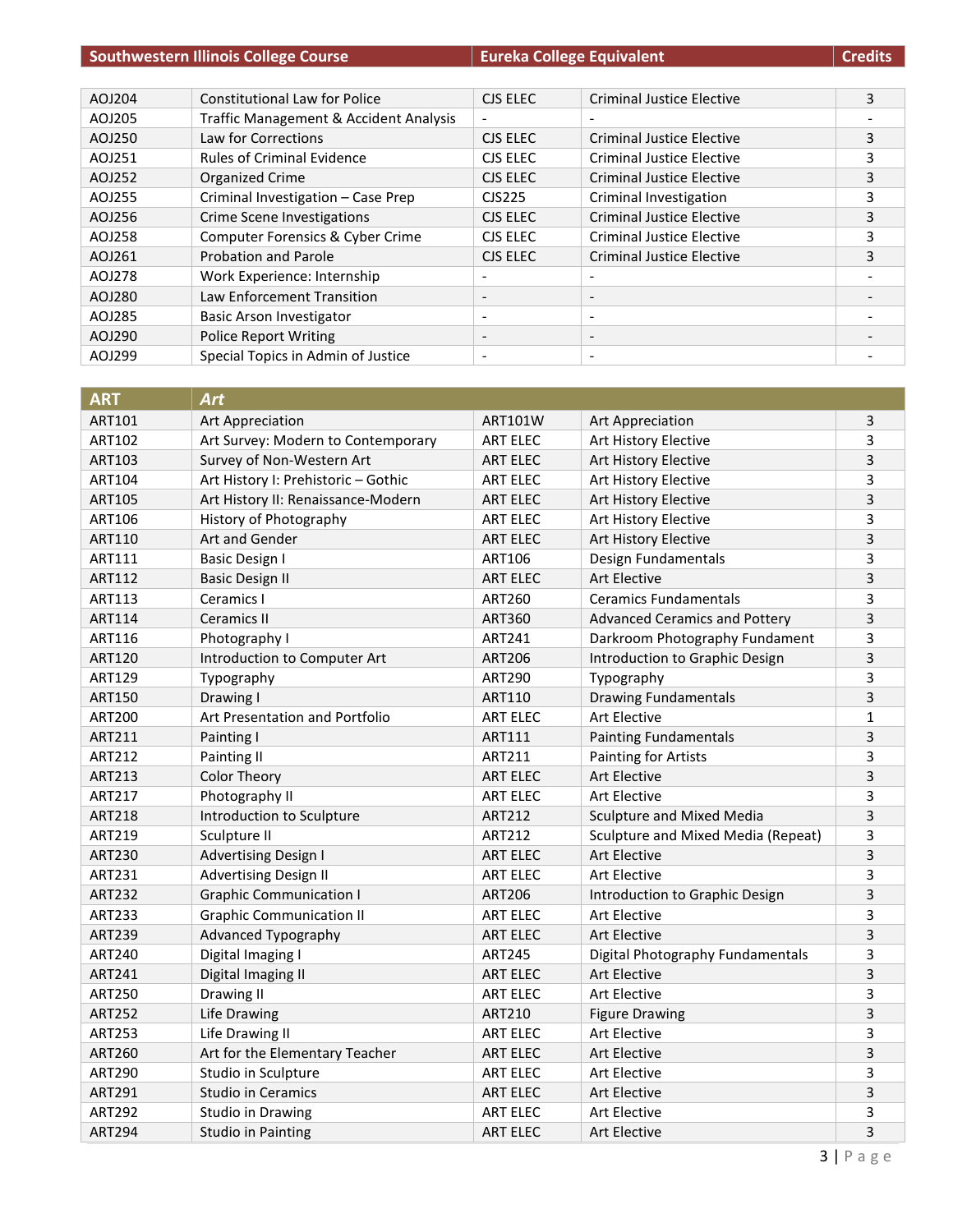| <b>Southwestern Illinois College Course</b> |                           | <b>Eureka College Equivalent</b> |              | <b>Credits</b> |
|---------------------------------------------|---------------------------|----------------------------------|--------------|----------------|
|                                             |                           |                                  |              |                |
| <b>ART295</b>                               | Studio in Digital Imaging | ART ELEC                         | Art Elective | 3              |
| <b>ART297</b>                               | Studio in Life Drawing    | ART ELEC                         | Art Elective | 3              |
| ART298                                      | Studio in Photography     | ART ELEC                         | Art Elective | 3              |
| ART299                                      | Special Topics in Art     | ART ELEC                         | Art Elective | $1 - 4$        |

**AS** *Aerospace Studies*

The following courses are not transferrable: AS101, 102, 201, 202

|        | tronomv   |               |                           |  |
|--------|-----------|---------------|---------------------------|--|
| ATY101 | Astronomv | <b>PHS112</b> | Introduction to Astronomy |  |
|        |           |               |                           |  |

**AVE** *Avionics*

The following courses are not transferrable: AVE131, 141, 299

| <b>AVIA</b>                                                                                                                 | <b>Aviation Pilot Training/Aviation Management</b>                                                                                |                 |                                         |   |
|-----------------------------------------------------------------------------------------------------------------------------|-----------------------------------------------------------------------------------------------------------------------------------|-----------------|-----------------------------------------|---|
| The following courses are not transferrable: AVIA101, 102, 103, 104, 105, 111, 112, 113, 114, 122, 126, 131, 133, 141, 151, |                                                                                                                                   |                 |                                         |   |
|                                                                                                                             | 153, 154, 155, 161, 163, 201, 202, 203, 205, 207, 208, 209, 211, 212, 213, 214, 216, 217, 220, 222, 232, 240, 241, 251, 252, 254, |                 |                                         |   |
|                                                                                                                             | 255, 260, 262, 263, 264, 265, 266, 269, 270, 271, 272, 273, 274, 280, 291, 292, 299                                               |                 |                                         |   |
| <b>AVIA108</b>                                                                                                              | <b>Aviation History</b>                                                                                                           | HIS ELEC        | <b>History Elective</b>                 |   |
| AVIA160                                                                                                                     | <b>Aviation Management I</b>                                                                                                      | <b>BUA ELEC</b> | <b>Business Administration Elective</b> | 3 |
| AVIA261                                                                                                                     | <b>Aviation Management II</b>                                                                                                     | <b>BUA ELEC</b> | <b>Business Administration Elective</b> |   |

#### **AVMT** *Aviation Maintenance Tech*

The following courses are not transferrable: AVMT106, 107, 108, 121, 122, 126, 127, 131, 132, 136, 137, 140, 145, 150, 155, 157, 158, 171, 172, 176, 177, 186, 187, 299

| <b>BIOL</b>             | <b>Biology</b>                            |                 |                               |         |
|-------------------------|-------------------------------------------|-----------------|-------------------------------|---------|
| <b>BIOL100</b>          | General Biology: Ecology, Evolut, & Genet | <b>BIO ELEC</b> | Biology Elective w/ Lab       | 4       |
| <b>BIOL101</b>          | Principles of Biology I                   | <b>BIO141W</b>  | Principles of Biology I       | 4       |
| <b>BIOL102</b>          | Principles of Biology II                  | <b>BIO142</b>   | Principles of Biology II      | 4       |
| <b>BIOL105</b>          | Human Biology                             | <b>BIO ELEC</b> | Biology Elective w/ Lab       | 4       |
| <b>BIOL106</b>          | <b>Environmental Science</b>              | <b>BIO ELEC</b> | Biology Elective (No Lab)     | 3       |
| <b>BIOL108</b>          | <b>General Ecology</b>                    | <b>BIO121</b>   | <b>Environmental Biology</b>  | 4       |
| <b>BIOL110</b>          | Introduction to Marine Biology            | <b>BIO ELEC</b> | Biology Elective (No Lab)     | 3       |
| BIOL111 <sup>Disc</sup> | Marine Biology Field Experience           | <b>BIO ELEC</b> | <b>Biology Elective</b>       | 2       |
| <b>BIOL151</b>          | <b>Fundamental Botany</b>                 | <b>BIO241</b>   | Introduction to Botany        | 4       |
| <b>BIOL157</b>          | Human Anatomy & Physiology I              | <b>BIO163</b>   | Human Anatomy & Physiology I  | 5       |
| <b>BIOL158</b>          | Human Anatomy & Physiology II             | <b>BIO264</b>   | Human Anatomy & Physiology II | 5       |
| <b>BIOL204</b>          | Vertebrate Zoology                        | <b>BIO242</b>   | Introduction to Zoology       | 4       |
| <b>BIOL220</b>          | Intro to Cadaver Dissection               | <b>BIO ELEC</b> | <b>Biology Elective</b>       | 1       |
| <b>BIOL250</b>          | Microbiology                              | <b>BIO320</b>   | Microbiology                  | 4       |
| <b>BIOL270</b>          | <b>Genetics</b>                           | <b>BIO ELEC</b> | Biology Elective w/ Lab       | 4       |
| <b>BIOL299</b>          | Special Topics in Biology                 | <b>BIO ELEC</b> | <b>Biology Elective</b>       | $1 - 4$ |

| <b>BLA</b> | <b>Construction Bricklayer</b>                                                    |
|------------|-----------------------------------------------------------------------------------|
|            | The following courses are not transferrable: BLA118, 128, 138, 148, 258, 268, 299 |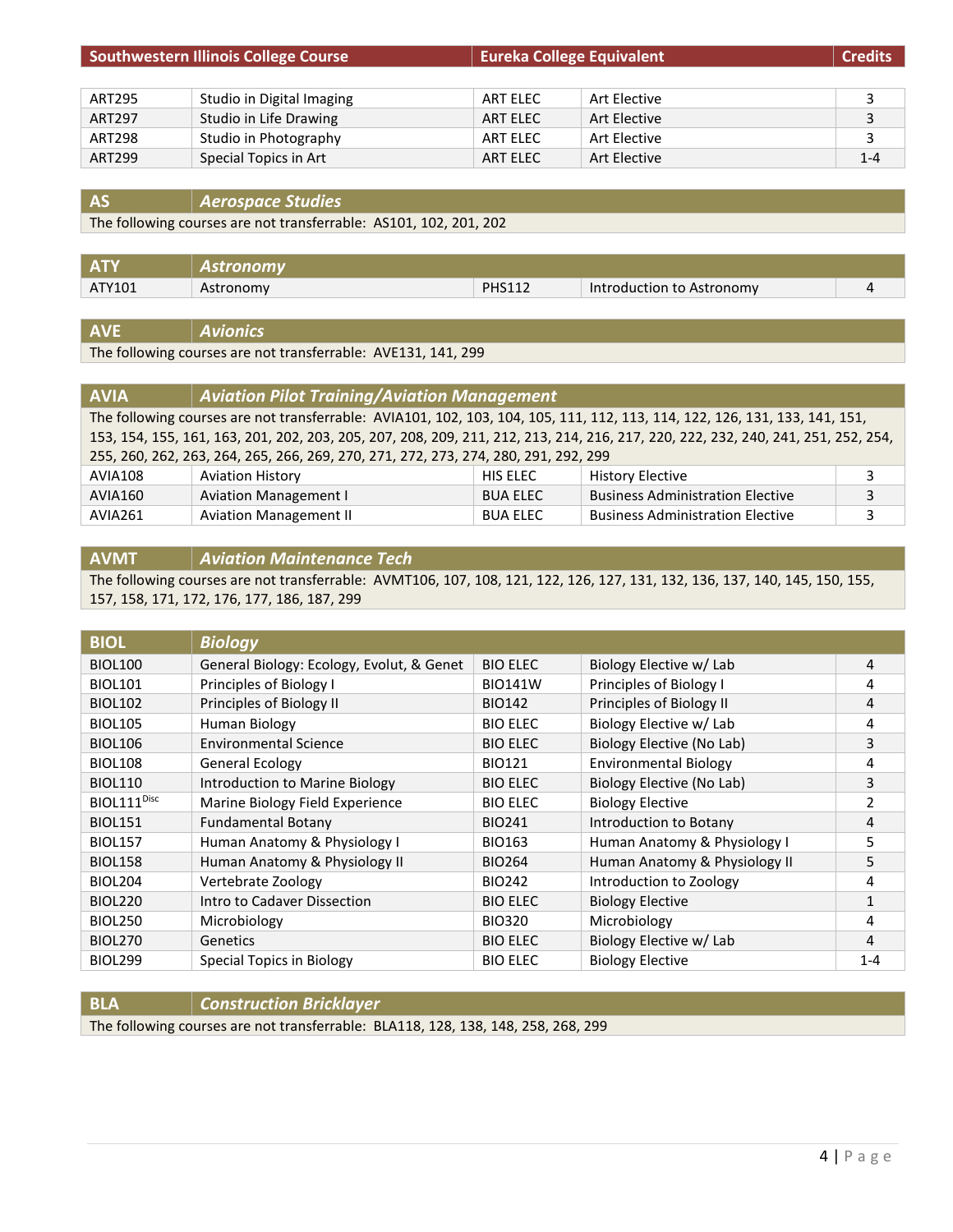#### **Southwestern Illinois College Course Eureka College Equivalent Eureka College Equivalent Credits**

| <b>BUS</b>    | <b>Business</b>                         |                          |                                         |         |
|---------------|-----------------------------------------|--------------------------|-----------------------------------------|---------|
| <b>BUS101</b> | Introduction to Business                | <b>BUA ELEC</b>          | <b>Business Administration Elective</b> | 3       |
| <b>BUS102</b> | <b>Business Mathematics</b>             | $\overline{\phantom{0}}$ | $\overline{\phantom{a}}$                | -       |
| <b>BUS205</b> | <b>Economic and Business Statistics</b> | MAT260                   | <b>Statistics</b>                       | 4       |
| <b>BUS209</b> | <b>Business Computer Systems</b>        | <b>BUA ELEC</b>          | <b>Business Administration Elective</b> | 3       |
| <b>BUS215</b> | Business Law I                          | <b>BUA ELEC</b>          | <b>Business Administration Elective</b> | 3       |
| <b>BUS241</b> | <b>Fundamentals of Finance</b>          | <b>BUA ELEC</b>          | <b>Business Administration Elective</b> | 3       |
| <b>BUS280</b> | Copyright/Trademark/Patent Law          | <b>BUA ELEC</b>          | <b>Business Administration Elective</b> | 3       |
| <b>BUS294</b> | Special Topics/Issues in Business       | TBD                      | Dependent on Topic                      | $0 - 4$ |

## **CAD** *Computer Aided Drafting*

The following courses are not transferrable: CAD100, 101, 102, 120, 200, 201, 202, 203, 204, 206, 208, 210, 220, 221, 222, 225, 226, 230, 231, 232, 233, 234, 290, 291, 292, 299

## **CCA** *Construction Carpentry*

The following courses are not transferrable: CCA116, 117, 118, 119, 126, 127, 128, 129, 165, 236, 237, 238, 239, 246, 247, 248, 249, 270, 290

| <b>CHEM</b> | <b>Chemistry</b>                       |               |                             |   |
|-------------|----------------------------------------|---------------|-----------------------------|---|
| CHEM100     | Chemistry in Everyday Life             | CHM ELEC      | Chemistry Elective w/ Lab   | 4 |
| CHEM101     | <b>Introductory Chemistry</b>          | <b>CHM121</b> | Survey of Chemistry         |   |
| CHEM103     | Introductory Organic & Biological Chem | CHM ELEC      | Chemistry Elective w/ Lab   |   |
| CHEM105     | General Chemistry I                    | <b>CHM131</b> | <b>General Chemistry I</b>  |   |
| CHEM106     | <b>General Chemistry II</b>            | <b>CHM132</b> | <b>General Chemistry II</b> |   |
| CHEM201     | Organic Chemistry I                    | <b>CHM220</b> | Organic Chemistry I         |   |
| CHEM202     | <b>Organic Chemistry II</b>            | <b>CHM221</b> | <b>Organic Chemistry II</b> |   |

| <b>CHIN</b>    | <b>Chinese</b>        |      |          |  |
|----------------|-----------------------|------|----------|--|
| <b>CHIN101</b> | Elementary Chinese I  | ELEC | Elective |  |
| <b>CHIN102</b> | Elementary Chinese II | ELEC | Elective |  |

| <b>CIS</b>    | <b>Computer Information Systems</b> |                          |                                  |   |
|---------------|-------------------------------------|--------------------------|----------------------------------|---|
| CIS101        | <b>Computer Literacy Skills</b>     | $\overline{\phantom{a}}$ | $\overline{\phantom{a}}$         |   |
| <b>CIS120</b> | Introduction to the PC              | $\overline{\phantom{a}}$ | $\overline{\phantom{a}}$         |   |
| <b>CIS125</b> | <b>Operating System Basics</b>      | $\overline{\phantom{a}}$ | $\overline{\phantom{a}}$         |   |
| <b>CIS147</b> | Fonts and Type                      | $\overline{\phantom{a}}$ | $\overline{a}$                   |   |
| <b>CIS164</b> | Internet Essentials                 | $\overline{\phantom{a}}$ | $\overline{\phantom{a}}$         |   |
| CIS165        | <b>Python Programming</b>           | $\overline{\phantom{a}}$ | $\overline{\phantom{0}}$         |   |
| <b>CIS168</b> | <b>Graphic Design</b>               | <b>ART206</b>            | Introduction to Graphic Design   | 3 |
| CIS171        | <b>Computer Graphics</b>            | <b>ART ELEC</b>          | Art Elective                     | 3 |
| <b>CIS172</b> | Photo Manipulation                  | <b>ART245</b>            | Digital Photography Fundamentals | 3 |
| <b>CIS173</b> | <b>Graphics and Animation</b>       |                          |                                  |   |
| <b>CIS174</b> | Web Fundamentals I                  | <b>ART250</b>            | Web Design                       | 3 |
| CIS176        | Web Fundamentals II                 |                          | ٠                                |   |
| <b>CIS177</b> | Web Development I                   | $\overline{\phantom{a}}$ | $\overline{\phantom{a}}$         |   |
| <b>CIS178</b> | <b>Administrative Scripting</b>     | $\overline{\phantom{a}}$ | $\overline{\phantom{a}}$         |   |
| <b>CIS179</b> | Computer User Support               | $\overline{\phantom{a}}$ | $\overline{\phantom{0}}$         |   |
| <b>CIS180</b> | Introduction to Programming         | <b>CSC135</b>            | Computer Science I               | 3 |
| <b>CIS181</b> | Operating System / Windows          |                          |                                  |   |
| <b>CIS184</b> | Visual Basic Programming I          | CSC ELEC                 | <b>Computer Science Elective</b> | 3 |
| <b>CIS185</b> | Intro to Information Technology     | $\overline{\phantom{a}}$ |                                  |   |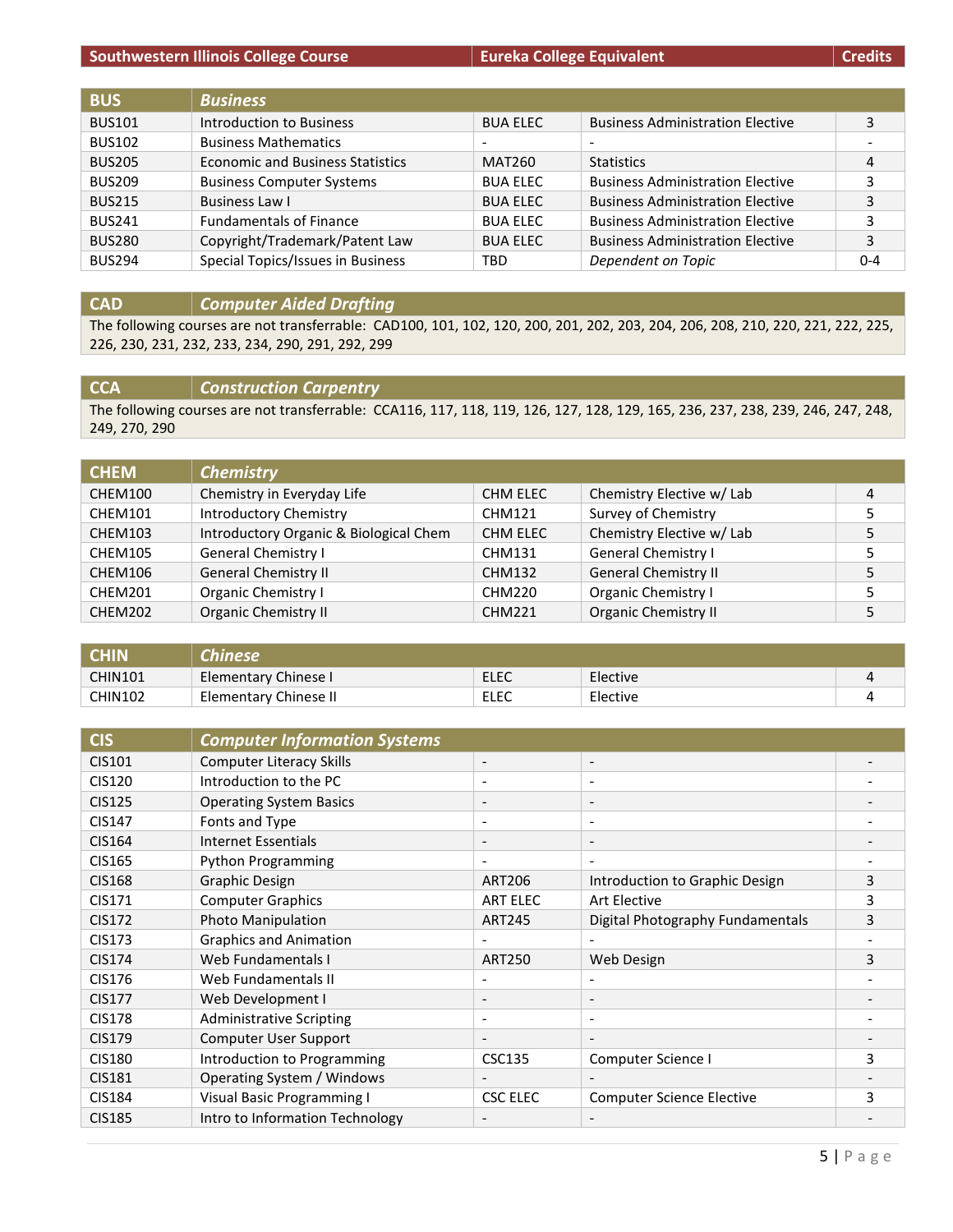| <b>Credits</b> |  |
|----------------|--|
|                |  |

| <b>CIS187</b>          | Web Programming I                        |                          |                                  |   |
|------------------------|------------------------------------------|--------------------------|----------------------------------|---|
| <b>CIS195</b>          | Introduction to Databases                | <b>CSC115</b>            | Intro to Database and Reports    | 3 |
| CIS210                 | Web Design and Usability                 |                          |                                  |   |
| <b>CIS212</b>          | Web Development II                       |                          |                                  |   |
| <b>CIS230</b>          | <b>Video Graphics</b>                    | <b>ART ELEC</b>          | <b>Art Elective</b>              | 3 |
| <b>CIS241</b>          | <b>Visual Basic for Applications</b>     | $\overline{\phantom{a}}$ | $\overline{\phantom{a}}$         |   |
| <b>CIS246</b>          | <b>Systems Development and Designs I</b> |                          |                                  |   |
| <b>CIS250</b>          | C++ Programming I                        | <b>CSC135</b>            | Computer Science I               | 3 |
| <b>CIS252</b>          | C# Programming I                         | <b>CSC ELEC</b>          | <b>Computer Science Elective</b> | 3 |
| <b>CIS256</b>          | Web Server Programming I                 |                          |                                  |   |
| <b>CIS257</b>          | <b>Electronic Publishing</b>             | $\overline{\phantom{a}}$ |                                  |   |
| <b>CIS259</b>          | Current Web / Graphic Technology         |                          |                                  |   |
| <b>CIS260</b>          | C++ Programming II                       | <b>CSC165</b>            | Computer Science II              | 3 |
| <b>CIS262</b>          | C# Programming II                        | <b>CSC ELEC</b>          | <b>Computer Science Elective</b> | 3 |
| <b>CIS263</b>          | Data Access                              |                          |                                  |   |
| <b>CIS264</b>          | <b>ASP</b>                               | $\overline{\phantom{a}}$ | $\qquad \qquad \blacksquare$     |   |
| CIS265 <sup>Disc</sup> | Windows Mobile Development               | $\overline{\phantom{a}}$ | $\overline{a}$                   |   |
| <b>CIS266</b>          | Database Design                          |                          |                                  |   |
| <b>CIS272</b>          | Photo Manipulation II                    | <b>ART ELEC</b>          | Art Elective                     | 3 |
| <b>CIS273</b>          | <b>Advanced Graphics and Animation</b>   | $\overline{\phantom{a}}$ | $\overline{\phantom{a}}$         |   |
| <b>CIS274</b>          | <b>Mobile Application Development</b>    |                          |                                  |   |
| <b>CIS275</b>          | SQL                                      |                          |                                  |   |
| <b>CIS277</b>          | jQuery                                   | $\overline{\phantom{a}}$ | $\overline{\phantom{a}}$         |   |
| <b>CIS281</b>          | Database Programming                     | $\overline{\phantom{a}}$ | $\overline{\phantom{a}}$         |   |
| <b>CIS282</b>          | <b>Database Application Development</b>  | $\blacksquare$           | $\overline{a}$                   |   |
| <b>CIS283</b>          | Database Administration                  | $\overline{\phantom{a}}$ | $\overline{\phantom{a}}$         |   |
| <b>CIS284</b>          | Visual Basic Programming II              | $\overline{\phantom{a}}$ | $\overline{\phantom{a}}$         |   |
| <b>CIS287</b>          | Web Programming II                       | $\overline{\phantom{a}}$ | $\overline{a}$                   |   |
| <b>CIS288</b>          | Web Server Programming II                |                          |                                  |   |
| <b>CIS296</b>          | Web and Graphics Internship              | $\overline{\phantom{a}}$ | $\overline{\phantom{a}}$         |   |
| <b>CIS297</b>          | Information Technology Internship        | $\overline{\phantom{a}}$ |                                  |   |
| <b>CIS299</b>          | Topics in CIS                            |                          |                                  |   |

**CISC** *Cisco Networking Academy*

The following courses are not transferrable: CISC106, 116, 151, 152, 153, 154, 187<sup>Disc</sup>, 201, 221<sup>Disc</sup>, 223<sup>Disc</sup>, 241, 299

#### **CMA** *Construction Cement Mason*

The following courses are not transferrable: CMA113, 114, 123, 124, 133, 134, 144, 245, 254, 255, 264, 265, 274, 284, 299

**CMT** *Construction Management Technology* The following courses are not transferrable: CMT100, 102, 103, 105, 145, 146, 147, 148, 149, 150<sup>Disc</sup>, 151<sup>Disc</sup>, 152, 153, 200, 201<sup>Disc</sup>, 204, 205, 206, 244, 251<sup>Disc</sup>, 257, 258, 265, 268, 299

| <b>CUL</b>                                                                                                                      | <b>Culinary Arts and Food Management</b>    |                 |                                         |   |
|---------------------------------------------------------------------------------------------------------------------------------|---------------------------------------------|-----------------|-----------------------------------------|---|
| The following courses are not transferrable: CUL101, 110, 111, 112, 113, 114, 115, 116, 118, 127, 128, 129, 130, 131, 132, 133, |                                             |                 |                                         |   |
|                                                                                                                                 | 200, 206, 212, 230, 231, 232, 233, 234, 299 |                 |                                         |   |
| <b>CUL105</b>                                                                                                                   | Food, Beverage, and Labor Cost Control      | <b>BUA ELEC</b> | <b>Business Administration Elective</b> |   |
| <b>CUL123</b>                                                                                                                   | Legal Aspects of Food Service Mangmnt       | <b>BUA ELEC</b> | <b>Business Administration Elective</b> | 2 |
| CUL209                                                                                                                          | <b>Hospitality Management</b>               | <b>BUA ELEC</b> | <b>Business Administration Elective</b> | 2 |
| CUL228                                                                                                                          | <b>Culinary Nutrition for Food Service</b>  | <b>HED ELEC</b> | <b>Health Education Elective</b>        |   |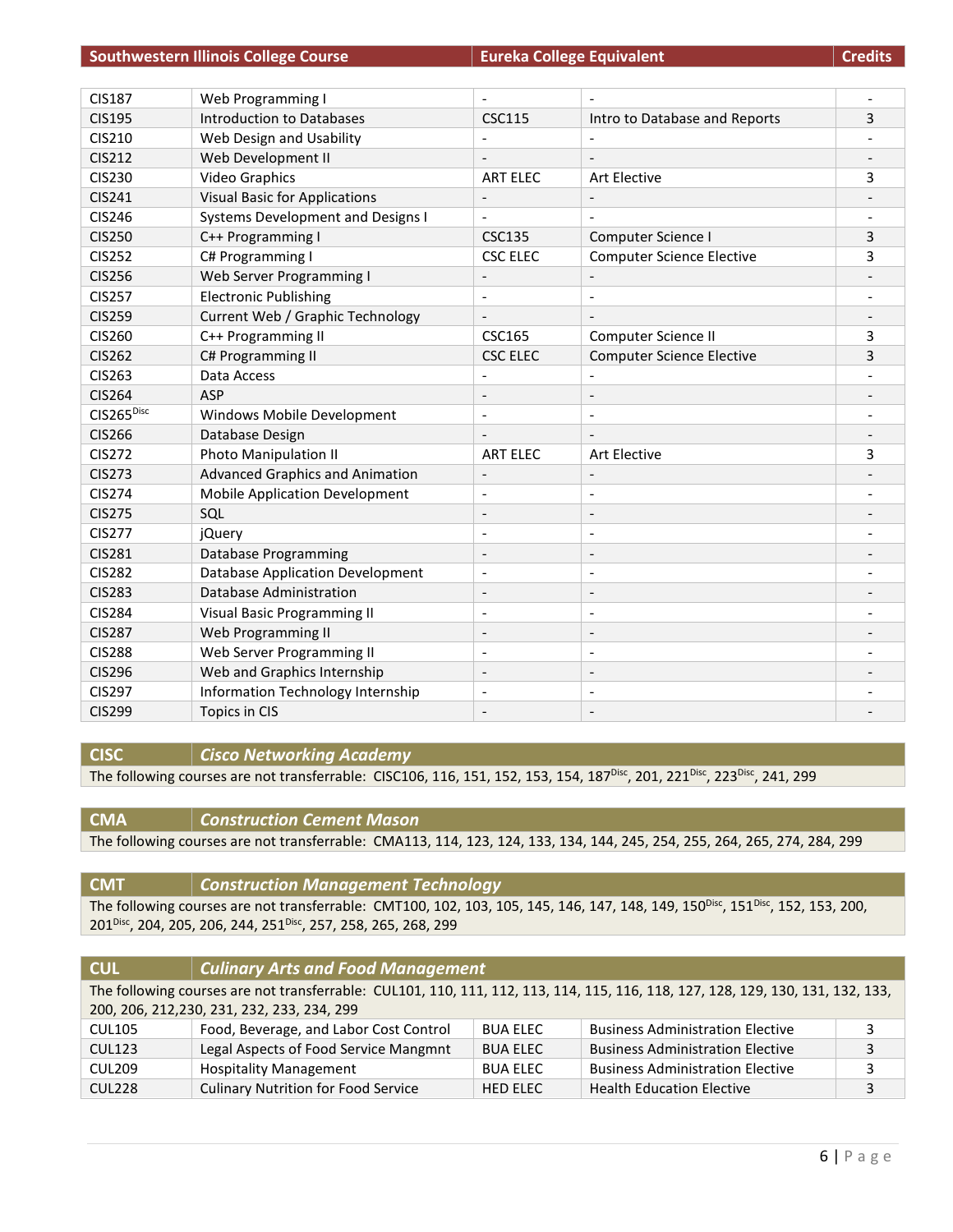|  | <b>Credits</b> |
|--|----------------|
|  |                |
|  |                |

| ECE.          | <b>Early Childhood Education</b>         |                          |                                  |         |
|---------------|------------------------------------------|--------------------------|----------------------------------|---------|
| <b>ECE110</b> | Introduction to Early Childhood Educat'n | <b>EDU ELEC</b>          | <b>Education Elective</b>        | 3       |
| <b>ECE112</b> | Growth and Development of Children       | EDU ELEC                 | <b>Education Elective</b>        | 3       |
| <b>ECE114</b> | Child Health Maintenance                 | <b>HED ELEC</b>          | <b>Health Education Elective</b> | 3       |
| <b>ECE116</b> | Children with Special Needs              | EDU ELEC                 | <b>Education Elective</b>        | 3       |
| <b>ECE118</b> | Early Childhood Practicum I              |                          |                                  |         |
| <b>ECE121</b> | Early Childhood Curriculum               | <b>EDU ELEC</b>          | <b>Education Elective</b>        | 3       |
| ECE122        | Infant and Toddler Care                  | $\overline{\phantom{a}}$ | $\overline{\phantom{a}}$         |         |
| <b>ECE125</b> | Early Childhood Administration           | $\overline{\phantom{a}}$ | $\overline{a}$                   |         |
| <b>ECE200</b> | <b>ECE Leadership and Supervision</b>    | $\overline{\phantom{a}}$ | $\overline{\phantom{a}}$         |         |
| <b>ECE210</b> | Understanding & Guiding Behavior Yng     | $\overline{\phantom{a}}$ | $\overline{\phantom{a}}$         |         |
| <b>ECE250</b> | Child, Family, and Community             | <b>SOC ELEC</b>          | Sociology Elective               | 3       |
| <b>ECE299</b> | Special Topics / Early Childhood         | <b>TBD</b>               | Dependent on Topic               | $0 - 4$ |

| <b>ECON</b> | <b>Economics</b>                   |          |                              |  |
|-------------|------------------------------------|----------|------------------------------|--|
| ECON115     | Introduction to Economics          | ECO ELEC | Economics Elective           |  |
| ECON201     | Principles of Economics I (Macro)  | ECO111   | Principles of Macroeconomics |  |
| ECON202     | Principles of Economics II (Micro) | ECO112   | Principles of Microeconomics |  |

| ED    | <b>Education</b>                              |                          |                                          |         |
|-------|-----------------------------------------------|--------------------------|------------------------------------------|---------|
| ED101 | <b>College Success Strategies</b>             | <b>ELEC</b>              | Elective                                 | $1 - 3$ |
| ED120 | Paraprofessional Test Prep                    | $\overline{\phantom{a}}$ |                                          |         |
| ED252 | <b>Educational Psychology</b>                 | <b>EDU227</b>            | <b>Educational Psychology</b>            | 3       |
| ED255 | Introduction to Education                     | <b>EDU165</b>            | <b>Foundations of American Education</b> | 3       |
| ED256 | Field Experience in Education                 | <b>TBD</b>               | Determination made during advising       | $0 - 3$ |
|       |                                               |                          | based on placement.                      |         |
| ED257 | <b>Education TAP Test Prep</b>                | $\overline{\phantom{a}}$ |                                          |         |
| ED260 | Introduction to Educational Technology        | EDU ELEC                 | <b>Education Elective</b>                | 3       |
| ED265 | Introduction to Special Education             | EDU ELEC                 | <b>Education Elective</b>                | 3       |
| ED267 | Diversity in 21 <sup>st</sup> Century Schools | EDU ELEC                 | <b>Education Elective</b>                | 3       |
| ED270 | Classroom Management                          | EDU ELEC                 | <b>Education Elective</b>                | 3       |
| ED293 | Children's Literature                         | <b>EDU230</b>            | Children's Literature                    | 3       |
| ED299 | Special Topics in Education                   | <b>EDU ELEC</b>          | <b>Education Elective</b>                | $1 - 4$ |

#### **EET** *Electrical/Electronic Technology*

The following courses are not transferrable: EET101, 102, 111, 121, 131, 200, 201, 205, 210, 225, 231, 232, 234, 235, 238, 239, 240, 241, 242, 243, 244, 246, 247, 250, 252, 255, 256, 260, 269, 290, 291, 292, 293, 299

#### **EMS** *Emergency Medical Services* The following courses are not transferrable: EMS105, 110, 115, 116, 205, 206, 207, 208, 210, 211, 212, 213, 220, 221, 222, 223, 224, 299

| <b>ENG</b>    | <b>English</b>                                                     |                 |                                  |         |
|---------------|--------------------------------------------------------------------|-----------------|----------------------------------|---------|
|               | The following courses are not transferrable: ENG091, 092, 095, 096 |                 |                                  |         |
| <b>ENG101</b> | <b>Rhetoric and Composition I</b>                                  | <b>ENG103W</b>  | Academic Writing and Research    | 3       |
| <b>ENG102</b> | <b>Rhetoric and Composition II</b>                                 | <b>ENG ELEC</b> | <b>English Elective</b>          | 3       |
| <b>ENG103</b> | <b>Technical Communication</b>                                     | <b>ENG ELEC</b> | <b>English Elective</b>          | 3       |
| <b>ENG107</b> | <b>Creative Writing</b>                                            | <b>ENG120</b>   | Introduction to Creative Writing | 3       |
| <b>ENG108</b> | <b>Modern Grammars</b>                                             | <b>ENG290</b>   | Grammar and Structure of English | 3       |
| <b>ENG207</b> | <b>Advanced Creative Writing</b>                                   | <b>ENG ELEC</b> | <b>English Elective</b>          | 3       |
| <b>ENG299</b> | Special Topics in English                                          | <b>ENG ELEC</b> | <b>English Elective</b>          | $1 - 4$ |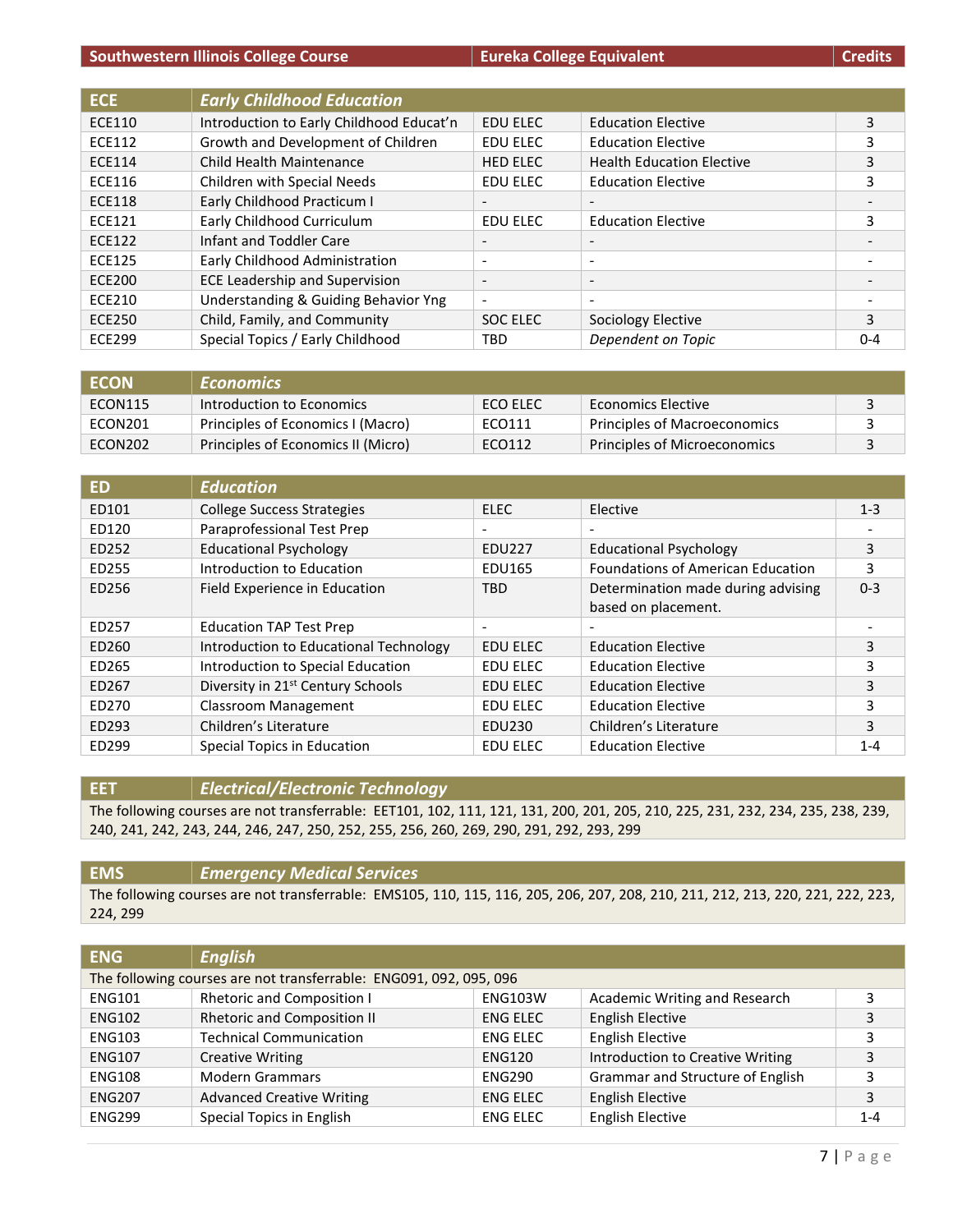## **Southwestern Illinois College Course Eureka College Equivalent**

|  | <b>Credits</b> |
|--|----------------|
|  |                |

| <b>ENGR</b> | <b>Engineering</b>              |                          |                         |   |
|-------------|---------------------------------|--------------------------|-------------------------|---|
| ENGR103     | <b>Engineering Graphics</b>     | ELEC                     | Elective                |   |
| ENGR251     | Surveying                       | $\overline{\phantom{0}}$ |                         |   |
| ENGR263     | Analytical Mechanics - Statics  | PHY ELEC                 | <b>Physics Elective</b> |   |
| ENGR264     | Analytical Mechanics - Dynamics | PHY ELEC                 | <b>Physics Elective</b> |   |
| ENGR271     | <b>Electrical Circuits</b>      | ELEC                     | Elective                | 3 |
| ENGR275     | <b>Mechanics of Solids</b>      | PHY ELEC                 | <b>Physics Elective</b> |   |

| <b>ES</b> | <b>Earth Science</b>        |               |                                   |         |
|-----------|-----------------------------|---------------|-----------------------------------|---------|
| ES101     | Earth Science               | <b>PHS111</b> | Introduction to Earth Science     | 4       |
| ES102     | <b>Physical Geology</b>     | PHS ELEC      | Physical Science Elective w/ Lab  |         |
| ES114     | Earth and the Environment   | EVS ELEC      | Environmental Science Elec w/ Lab | 4       |
| ES180     | <b>Historical Geology</b>   | PHS ELEC      | Physical Science Elective w/ Lab  |         |
| ES250     | Introduction to Meteorology | PHS ELEC      | Physical Science Elective w/ Lab  | 4       |
| ES299     | Problems in Earth Science   | PHS ELEC      | <b>Physical Science Elective</b>  | $0 - 4$ |

| <b>FILM</b>    | <b>Film</b>                       |                 |                              |   |
|----------------|-----------------------------------|-----------------|------------------------------|---|
| <b>FILM105</b> | Screenwriting I                   | THA ELEC        | <b>Theatre Arts Elective</b> | 3 |
| <b>FILM115</b> | Film Appreciation                 | THA ELEC        | Theatre Arts Elective        | 3 |
| <b>FILM140</b> | Video Editing I                   | <b>ART ELEC</b> | Art Elective                 | 3 |
| FILM150        | Moviemaking I                     | THA ELEC        | Theatre Arts Elective        | 3 |
| <b>FILM205</b> | <b>Screenwriting II</b>           | THA ELEC        | Theatre Arts Elective        | 3 |
| FILM215        | Film History                      | THA ELEC        | <b>Theatre Arts Elective</b> | 3 |
| FILM225        | <b>Film and Literature</b>        | LIT ELEC        | Literature Elective          | 3 |
| <b>FILM230</b> | Sound Design                      | ART ELEC        | Art Elective                 | 3 |
| FILM240        | Video Editing II                  | ART ELEC        | Art Elective                 | 3 |
| <b>FILM250</b> | Moviemaking II                    | THA ELEC        | Theatre Arts Elective        | 3 |
| <b>FILM260</b> | <b>Documentary Moviemaking I</b>  | <b>HUM ELEC</b> | <b>Humanities Elective</b>   | 3 |
| <b>FILM261</b> | Documentary Moviemaking II        | <b>HUM ELEC</b> | <b>Humanities Elective</b>   | 3 |
| <b>FILM280</b> | Digital Cinematography            | ART ELEC        | Art Elective                 | 3 |
| FILM298        | Special Topics in Film Production | TBD             | Assigned based on topic      | 3 |
| <b>FILM299</b> | Special Topics in Film Study      | THA ELEC        | <b>Theatre Arts Elective</b> | 3 |

| <b>FREN</b>    | <b>French</b>               |      |          |         |
|----------------|-----------------------------|------|----------|---------|
| FREN101        | Elementary French I         | ELEC | Elective | 4       |
| FREN102        | <b>Elementary French II</b> | ELEC | Elective | 4       |
| FREN201        | Intermediate French I       | ELEC | Elective | 4       |
| <b>FREN202</b> | Intermediate French II      | ELEC | Elective | 4       |
| <b>FREN299</b> | Special Topics in French    | ELEC | Elective | $1 - 4$ |

## **FS** *Fire Science*

The following courses are not transferrable: FS100, 101, 102, 110, 115, 116, 120, 130, 131, 159, 160, 170, 181, 200, 201, 205, 206<sup>Disc</sup>, 210, 211, 231<sup>Disc</sup>, 233<sup>Disc</sup>, 237<sup>Disc</sup>, 260, 262, 264, 266<sup>Disc</sup>, 268, 280, 28<sup>Disc</sup>2, 285<sup>Disc</sup>, 299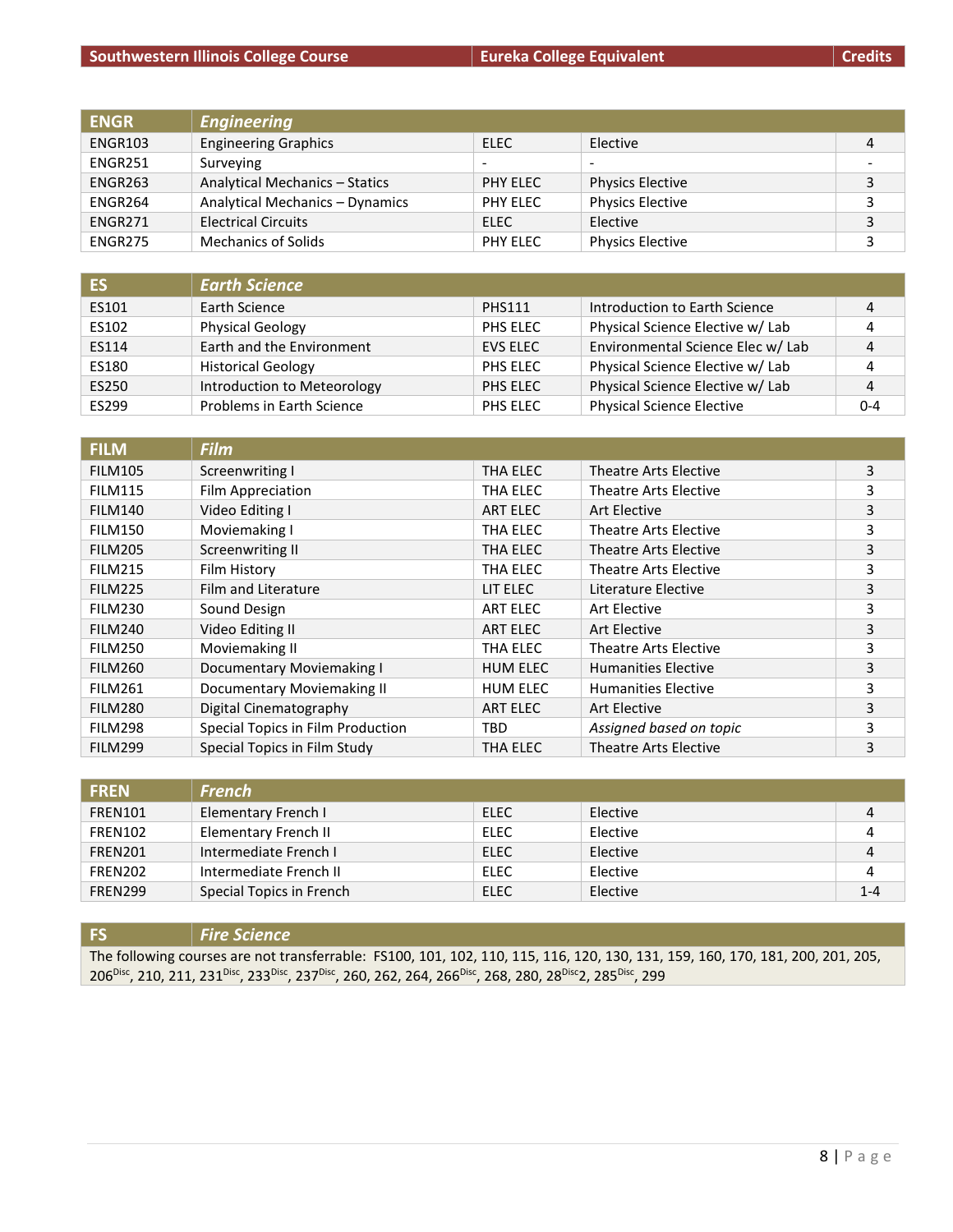## **Southwestern Illinois College Course Eureka College Equivalent**

| <b>Credits</b> |  |  |
|----------------|--|--|
|                |  |  |
|                |  |  |
|                |  |  |

| <b>GEOG</b> | <b>Geography</b>                        |                          |                           |         |
|-------------|-----------------------------------------|--------------------------|---------------------------|---------|
| GEOG143     | Travel/Study Tour                       | <b>GEO ELEC</b>          | <b>Geography Elective</b> | 3       |
| GEOG151     | Geography of the United States & Canada | <b>GEO ELEC</b>          | Geography Elective        | 3       |
| GEOG152     | World Regional Geography                | GEO110                   | Cultural Geography        | 3       |
| GEOG202     | <b>Economic Geography</b>               | <b>GEO ELEC</b>          | Geography Elective        | 3       |
| GEOG240     | Geographic Info Systems I               | $\overline{\phantom{a}}$ | $\overline{\phantom{0}}$  |         |
| GEOG241     | Geographic Info Systems II              | $\overline{\phantom{0}}$ | $\overline{\phantom{0}}$  |         |
| GEOG299     | Special Topics in Geography             | <b>GEO ELEC</b>          | <b>Geography Elective</b> | $1 - 3$ |

| <b>GERM</b> | <b>German</b>            |             |          |         |
|-------------|--------------------------|-------------|----------|---------|
| GERM101     | Elementary German I      | ELEC        | Elective | 4       |
| GERM102     | Elementary German I      | <b>ELEC</b> | Elective | 4       |
| GERM201     | Intermediate German I    | ELEC        | Elective | 4       |
| GERM202     | Intermediate German II   | ELEC        | Elective | 4       |
| GERM299     | Special Topics in German | <b>ELEC</b> | Elective | $0 - 4$ |

| <b>GSVR</b> | <b>GS-Dev/Review Vocational Skills</b> |  |  |
|-------------|----------------------------------------|--|--|
| GSVR066     | Foundry/Sandcasting                    |  |  |

| <b>GT</b> | Technical Math (General Technology) |                          |                          |  |
|-----------|-------------------------------------|--------------------------|--------------------------|--|
| GT104     | Math for Electronics                | -                        |                          |  |
| GT105     | Intro to Technical Mathematics      | $\overline{\phantom{a}}$ | $\overline{\phantom{0}}$ |  |

| <b>HES</b>    | <b>Health &amp; Exercise Science</b>                                                                                |                 |                                       |                |
|---------------|---------------------------------------------------------------------------------------------------------------------|-----------------|---------------------------------------|----------------|
|               | Credit for each HES course number may only be granted once at EC, even if the course is repeatable at Southwestern. |                 |                                       |                |
| <b>HES101</b> | Coed Volleyball                                                                                                     | <b>KIN ELEC</b> | Kinesiology Elective                  | 1              |
| <b>HES102</b> | Coed Basketball                                                                                                     | <b>KIN ELEC</b> | Kinesiology Elective                  | $\mathbf{1}$   |
| <b>HES105</b> | <b>Bowling</b>                                                                                                      | <b>KIN ELEC</b> | Kinesiology Elective                  | 1              |
| <b>HES106</b> | Golf                                                                                                                | <b>KIN ELEC</b> | Kinesiology Elective                  | $\mathbf{1}$   |
| <b>HES107</b> | <b>Beginning Swimming</b>                                                                                           | <b>KIN ELEC</b> | Kinesiology Elective                  | 1              |
| <b>HES108</b> | <b>Intermediate Swimming</b>                                                                                        | <b>KIN ELEC</b> | Kinesiology Elective                  | $\mathbf{1}$   |
| <b>HES110</b> | <b>Strength Training</b>                                                                                            | <b>KIN ELEC</b> | Kinesiology Elective                  | 1              |
| <b>HES112</b> | Coed Softball                                                                                                       | <b>KIN ELEC</b> | Kinesiology Elective                  | $\mathbf{1}$   |
| <b>HES113</b> | <b>Beginning Tennis</b>                                                                                             | <b>KIN ELEC</b> | Kinesiology Elective                  | 1              |
| <b>HES114</b> | <b>Intermediate Tennis</b>                                                                                          | <b>KIN ELEC</b> | Kinesiology Elective                  | $\mathbf{1}$   |
| <b>HES115</b> | Personal Defense - Karate I                                                                                         | <b>KIN ELEC</b> | <b>Kinesiology Elective</b>           | 1              |
| <b>HES116</b> | Personal Defense - Karate II                                                                                        | <b>KIN ELEC</b> | Kinesiology Elective                  | $\mathbf{1}$   |
| <b>HES118</b> | Personal Defense - Kodokan Judo I                                                                                   | <b>KIN ELEC</b> | Kinesiology Elective                  | 1              |
| <b>HES119</b> | Personal Defense - Kodokan Judo II                                                                                  | <b>KIN ELEC</b> | Kinesiology Elective                  | $\mathbf{1}$   |
| <b>HES120</b> | Personal Defense - Kodokan Judo III                                                                                 | <b>KIN ELEC</b> | Kinesiology Elective                  | 1              |
| <b>HES124</b> | <b>Beginning Soccer</b>                                                                                             | <b>KIN ELEC</b> | Kinesiology Elective                  | $\mathbf{1}$   |
| <b>HES128</b> | Aerobic Exercise                                                                                                    | <b>KIN ELEC</b> | Kinesiology Elective                  | 1              |
| <b>HES130</b> | Physical Fitness I                                                                                                  | <b>KIN ELEC</b> | Kinesiology Elective                  | $\mathbf{1}$   |
| <b>HES131</b> | Physical Fitness II                                                                                                 | <b>KIN ELEC</b> | Kinesiology Elective                  | 1              |
| <b>HES132</b> | Pilates I                                                                                                           | <b>KIN ELEC</b> | Kinesiology Elective                  | $\mathbf{1}$   |
| <b>HES141</b> | Yoga I                                                                                                              | <b>KIN ELEC</b> | Kinesiology Elective                  | 1              |
| <b>HES142</b> | Yoga II                                                                                                             | <b>KIN ELEC</b> | Kinesiology Elective                  | $\mathbf{1}$   |
| <b>HES145</b> | Tai Chi                                                                                                             | <b>KIN ELEC</b> | Kinesiology Elective                  | 1              |
| <b>HES146</b> | Tai Chi Intermediate                                                                                                | <b>KIN ELEC</b> | Kinesiology Elective                  | $\mathbf{1}$   |
| <b>HES151</b> | Personal Health and Wellness                                                                                        | <b>HED170</b>   | Wellness                              | 2              |
| <b>HES152</b> | First Aid - Medical Self Help                                                                                       | <b>HED179</b>   | First Aid, CPR, and Injury Prevention | $\overline{2}$ |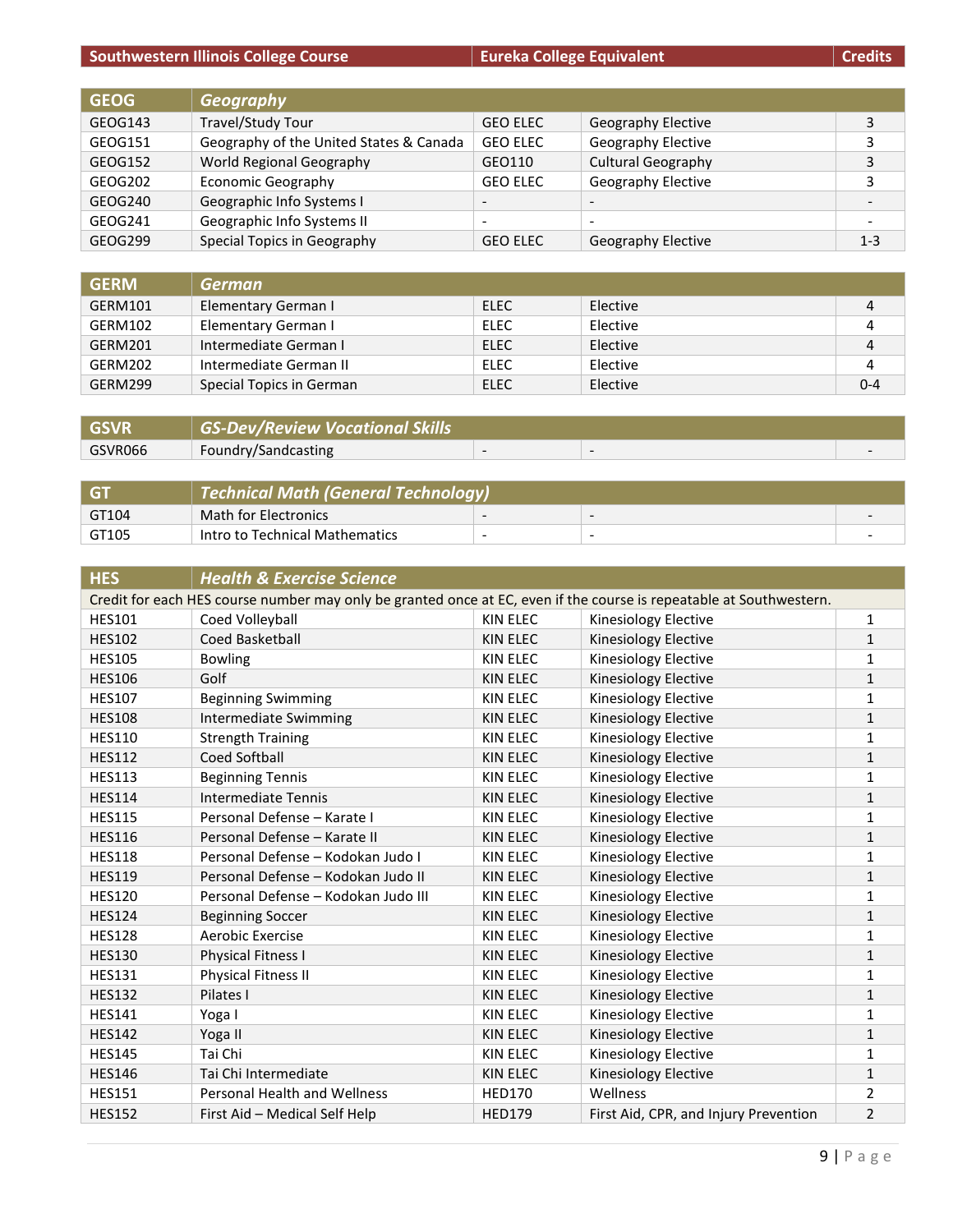| <b>Southwestern Illinois College Course</b> |                                           | <b>Eureka College Equivalent</b> |                                  | <b>Credits</b> |
|---------------------------------------------|-------------------------------------------|----------------------------------|----------------------------------|----------------|
|                                             |                                           |                                  |                                  |                |
| <b>HES154</b>                               | Nutrition, Exercise, & Weight Mgmt        | <b>HED ELEC</b>                  | <b>Health Education Elective</b> | $\overline{2}$ |
| <b>HES155</b>                               | Physical Fitness and Wellness             | <b>HED ELEC</b>                  | <b>Health Education Elective</b> | $\overline{2}$ |
| <b>HES156</b>                               | Individual Exercise and Health            | <b>HED ELEC</b>                  | <b>Health Education Elective</b> | $\overline{2}$ |
| <b>HES158</b>                               | <b>Consumer Health</b>                    | <b>HED ELEC</b>                  | <b>Health Education Elective</b> | 3              |
| <b>HES170</b>                               | Introduction to Exercise Science          | <b>KIN180</b>                    | Introduction to Kinesiology      | 3              |
| <b>HES172</b>                               | Physical Fitness Testing and Prescription | KIN ELEC                         | Kinesiology Elective             | 3              |
| <b>HES180</b>                               | Personal Trainer Certification Prep       | KIN ELEC                         | Kinesiology Elective             | 4              |
| <b>HES201</b>                               | <b>Advanced Volleyball</b>                | KIN ELEC                         | Kinesiology Elective             | $\mathbf{1}$   |
| <b>HES203</b>                               | <b>Baseball Theory</b>                    | KIN ELEC                         | Kinesiology Elective             | $\overline{2}$ |
| <b>HES204</b>                               | <b>Basketball Theory</b>                  | KIN ELEC                         | Kinesiology Elective             | $\overline{2}$ |
| <b>HES216</b>                               | <b>Advanced Golf</b>                      | KIN ELEC                         | Kinesiology Elective             | $\overline{2}$ |
| <b>HES221</b>                               | <b>Elementary School Activities</b>       | EDU ELEC                         | <b>Education Elective</b>        | $\overline{2}$ |
| <b>HES230</b>                               | <b>Physical Fitness III</b>               | KIN ELEC                         | Kinesiology Elective             |                |
| <b>HES231</b>                               | <b>Physical Fitness IV</b>                | KIN ELEC                         | Kinesiology Elective             | $\mathbf{1}$   |
| <b>HES299</b>                               | Special Topics: Health & Exercise Science | KIN ELEC                         | Kinesiology Elective             | $1 - 4$        |

| <b>HIST</b>             | <b>History</b>                                |                 |                                      |         |
|-------------------------|-----------------------------------------------|-----------------|--------------------------------------|---------|
| <b>HIST101</b>          | <b>World Civilization I</b>                   | <b>HIS123</b>   | World History I                      | 3       |
| <b>HIST102</b>          | <b>World Civilization II</b>                  | <b>HIS124</b>   | World History II                     | 3       |
| <b>HIST114</b>          | Latin American History                        | HIS ELEC        | <b>History Elective</b>              | 3       |
| <b>HIST115</b>          | Mid-East History                              | <b>HIS ELEC</b> | <b>History Elective</b>              | 3       |
| <b>HIST117</b>          | African History                               | HIS ELEC        | <b>History Elective</b>              | 3       |
| <b>HIST118</b>          | Asian History                                 | <b>HIS ELEC</b> | <b>History Elective</b>              | 3       |
| <b>HIST151</b>          | <b>European Civilization I</b>                | <b>HIS113</b>   | Survey of European History to 1660   | 3       |
| <b>HIST152</b>          | <b>European Civilization II</b>               | <b>HIS114</b>   | Survey of European Hist Since 1660   | 3       |
| <b>HIST154</b>          | History Travel / Study Tour                   | <b>HIS ELEC</b> | <b>History Elective</b>              | 3       |
| HIST160 <sup>Disc</sup> | Survey of British History I                   | HIS ELEC        | <b>History Elective</b>              | 3       |
| HIST161 <sup>Disc</sup> | Survey of British History II                  | HIS ELEC        | <b>History Elective</b>              | 3       |
| <b>HIST180</b>          | U.S. History to 1865                          | <b>HIS250</b>   | History of the United States to 1865 | 3       |
| <b>HIST181</b>          | U.S. History, 1865 to Present                 | <b>HIS251</b>   | History of United States Since 1865  | 3       |
| <b>HIST230</b>          | African-American History                      | <b>HIS ELEC</b> | <b>History Elective</b>              | 3       |
| <b>HIST232</b>          | United States at War                          | HIS ELEC        | <b>History Elective</b>              | 3       |
| HIST234 <sup>Disc</sup> | American Civil War                            | <b>HIS ELEC</b> | <b>History Elective</b>              | 3       |
| <b>HIST250</b>          | 20 <sup>th</sup> Century Western Civilization | <b>HIS ELEC</b> | <b>History Elective</b>              | 3       |
| HIST282 <sup>Disc</sup> | <b>Russian History</b>                        | <b>HIS ELEC</b> | <b>History Elective</b>              | 3       |
| <b>HIST286</b>          | History of Religion                           | <b>REL127</b>   | <b>Global Religions</b>              | 3       |
| HIST288 <sup>Disc</sup> | History of Illinois                           | <b>HIS218</b>   | <b>Illinois History</b>              | 3       |
| <b>HIST292</b>          | U.S. History Since 1945                       | HIS ELEC        | <b>History Elective</b>              | 3       |
| <b>HIST299</b>          | Special Topics in History                     | HIS ELEC        | <b>History Elective</b>              | $1 - 3$ |

**HIT** *Health Information Technology*

The following courses are not transferrable: HIT101, 110, 130, 151, 160, 161, 170, 200, 210, 220, 230, 240, 245, 250, 260, 270, 280, 285, 290

| <b>HMS</b>    | <b>Human Services Technology</b> |                          |                          |  |
|---------------|----------------------------------|--------------------------|--------------------------|--|
| <b>HMS100</b> | Introduction to Human Services   | SOC ELEC                 | Sociology Elective       |  |
| HMS200        | Human Services Applications      | $\overline{\phantom{0}}$ | $\overline{\phantom{a}}$ |  |
| <b>HMS250</b> | Human Services Seminar           | SOC ELEC                 | Sociology Elective       |  |
| <b>HMS280</b> | <b>Human Services Practicum</b>  | -                        | $\overline{\phantom{0}}$ |  |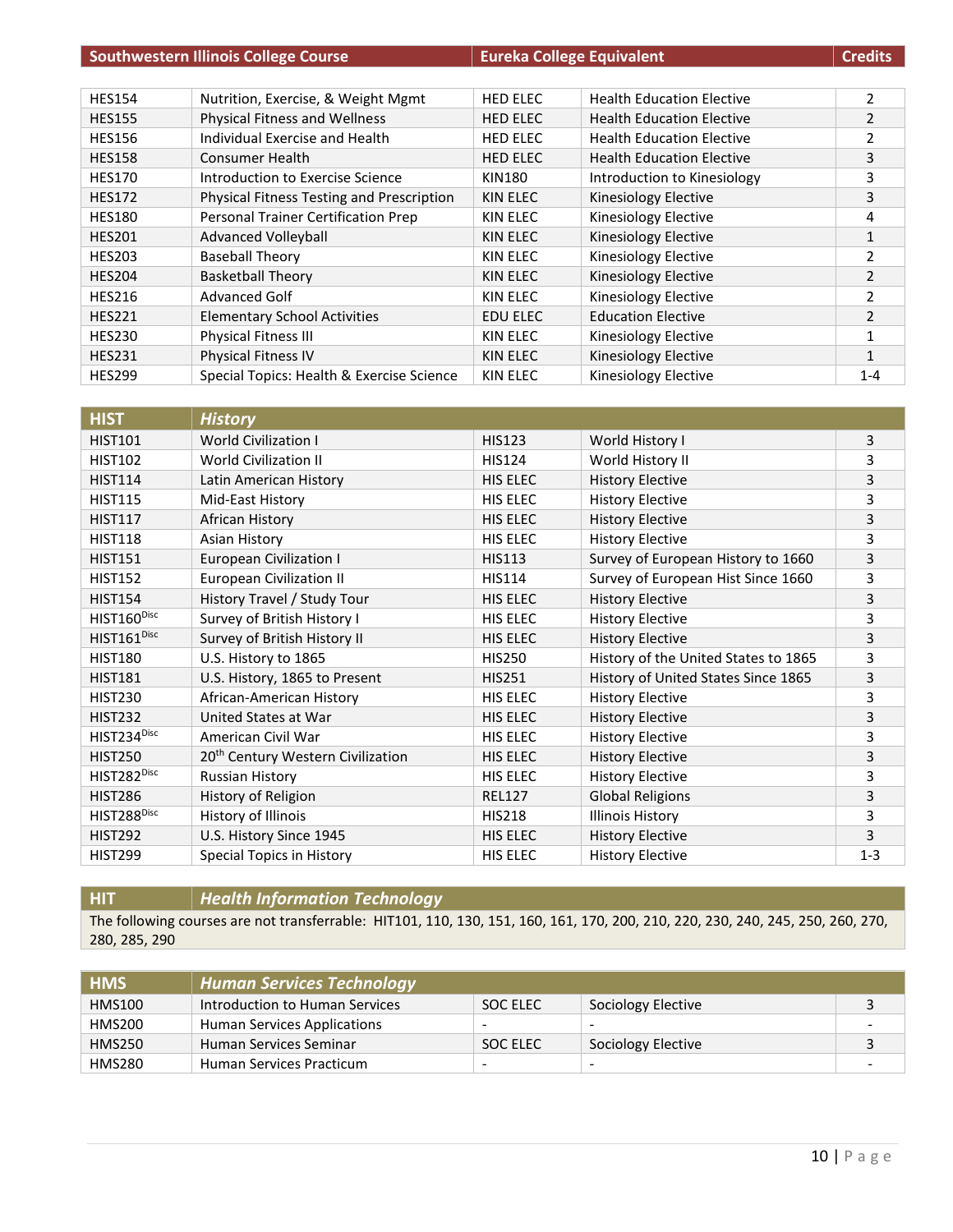#### **Southwestern Illinois College Course Eureka College Equivalent Credits**

**HORT** *Horticulture* The following courses are not transferrable: HORT120, 132, 135, 136, 152, 165, 168, 175, 185, 195, 215, 226, 227, 228, 232, 235, 237, 242, 252, 262, 265, 275, 280, 287, 288, 289, 298, 299 HORT102 Intro to Horticulture BIO ELEC Biology Elective *(Does not meet Scientific Literacy Capability)* 3 HORT112 Media and Fertility BIO ELEC Biology Elective *(Does not meet Scientific Literacy Capability)* 6

| <b>HRO</b>    | <b>Health Related Occupations</b>                                            |        |           |  |
|---------------|------------------------------------------------------------------------------|--------|-----------|--|
|               | The following courses are not transferrable: HRO090, 100, 105, 120, 160, 299 |        |           |  |
| <b>HRO150</b> | <b>Fundamentals of Nutrition</b>                                             | HFD284 | Nutrition |  |
|               |                                                                              |        |           |  |

| <b>HS</b>    | <b>Homeland Security</b>   |                 |                           |  |
|--------------|----------------------------|-----------------|---------------------------|--|
| <b>HS100</b> | Intro to Homeland Security | <b>CJS ELEC</b> | Criminal Justice Elective |  |
|              |                            |                 |                           |  |

| <b>HUM</b>    | Humanıtıes                |                 |                            |  |
|---------------|---------------------------|-----------------|----------------------------|--|
| <b>HUM200</b> | Humanities Travel / Study | <b>HUM ELEC</b> | <b>Humanities Elective</b> |  |

#### **HVAR** *Heating, Ventilation, Air Conditioning, and Refrigeration*

The following courses are not transferrable: HVAR100, 101, 103, 152, 153, 201, 202, 203, 205, 206, 208, 210, 211, 251, 252, 253, 256, 257, 258, 260, 262, 263, 280, 299

#### **IDP** *Industrial Pipefitting*

The following courses are not transferrable: IDP116, 126, 276, 299

**IEW** *Construction Electrical Program* The following courses are not transferrable: IEW110, 111, 112, 113, 114, 118, 131, 132, 138, 141, 142, 145, 151, 152, 153, 154, 157, 211, 212, 213, 214, 215, 216, 218, 233, 234, 235, 236, 238, 241, 242, 243, 244, 245, 251, 252, 257, 299

#### **IML** *Industrial Mechanics* The following courses are not transferrable: IML101, 105, 106, 119, 120, 125, 133, 139, 145, 149, 150, 151, 189, 200, 203, 205, 250, 251, 299

| IND           | Indenendent Studv |      |                    |  |
|---------------|-------------------|------|--------------------|--|
| <b>IND296</b> | Independent Study | TBD. | Dependent on Topic |  |

**IWA** *Construction Ironworker* The following courses are not transferrable: IWA119, 129, 139, 249, 259, 269, 279, 289, 299

| <b>JOUR</b>         | <b>Journalism</b>              |                          |                                |         |
|---------------------|--------------------------------|--------------------------|--------------------------------|---------|
| JOUR101             | Introduction to Journalism     | COM265W                  | Writing for the Mass Media     |         |
| JOUR110             | Introduction to News Editing   | COM ELEC                 | <b>Communications Elective</b> |         |
| JOUR150             | Intro to Newspaper Publication | $\overline{\phantom{a}}$ |                                |         |
| JOUR <sub>299</sub> | Special Topics in Journalism   | TBD                      | Dependent on Topic             | $0 - 4$ |

| <b>LABR</b> | Labor                                                                                                            |
|-------------|------------------------------------------------------------------------------------------------------------------|
|             | The following courses are not transferrable: LABR120, 121, 122, 123, 124, 125, 126, 127, 128, 129, 130, 131, 299 |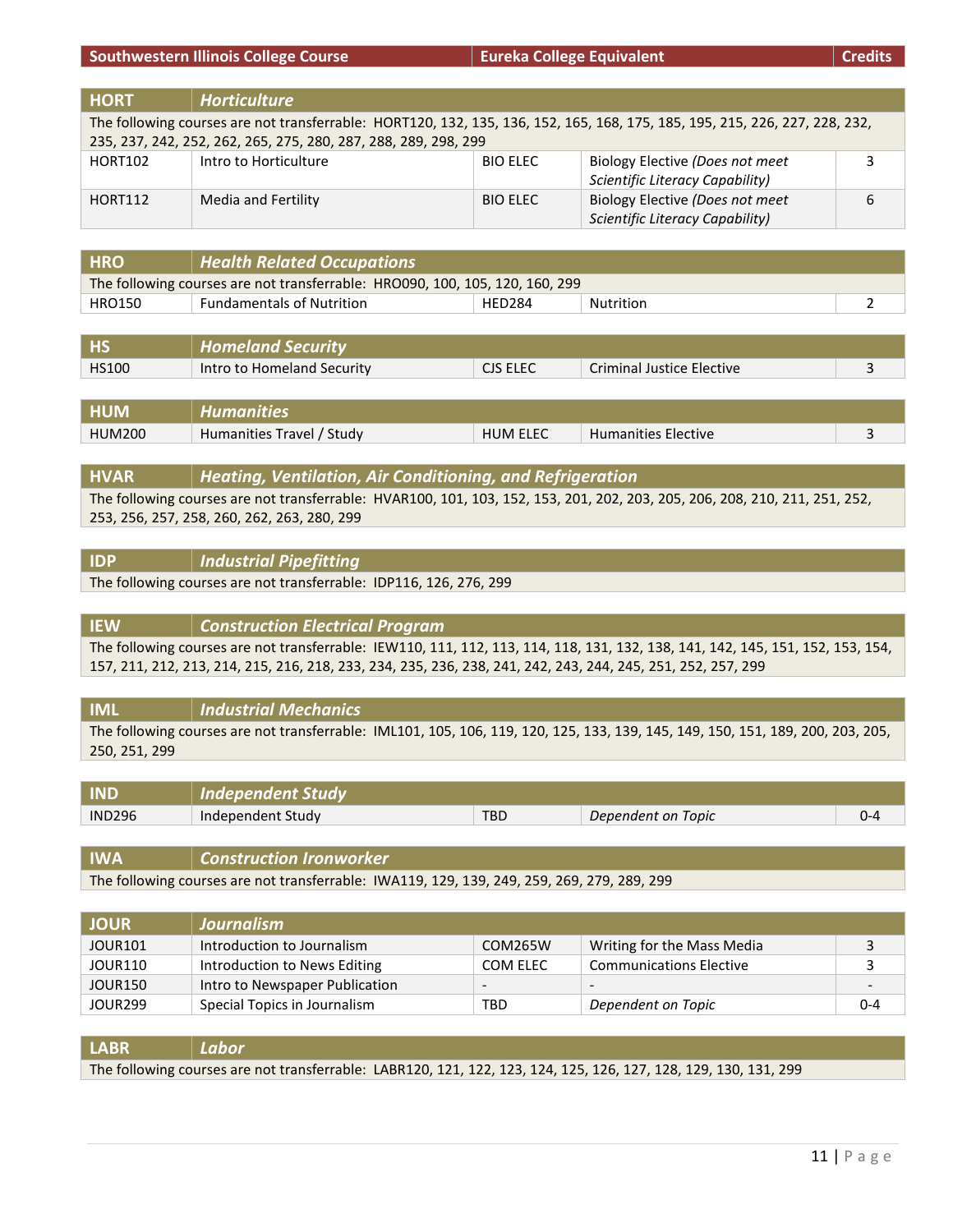| LIT           | <b>Literature</b>                       |               |                                       |         |
|---------------|-----------------------------------------|---------------|---------------------------------------|---------|
| <b>LIT113</b> | Introduction to Fiction                 | LIT ELEC      | Literature Elective                   | 3       |
| <b>LIT117</b> | Literature Written by Women             | LIT ELEC      | Literature Elective                   | 3       |
| <b>LIT120</b> | Introduction to Poetry                  | LIT ELEC      | Literature Elective                   | 3       |
| <b>LIT125</b> | Drama as Literature                     | THA ELEC      | Theatre Arts Elective                 | 3       |
| LIT133        | The Bible as Literature I               | LIT ELEC      | Literature Elective                   | 3       |
| LIT134        | The Bible as Literature II              | LIT ELEC      | Literature Elective                   | 3       |
| <b>LIT201</b> | World Literature I                      | LIT ELEC      | Literature Elective                   | 3       |
| LIT202        | World Literature II                     | LIT ELEC      | Literature Elective                   | 3       |
| LIT205        | Lit of Non-Western Countries            | <b>ENG272</b> | Non-Western Literature                | 3       |
| LIT213        | American Literature I                   | <b>ENG212</b> | Literatures in English II: 1700-1900  | 3       |
| LIT214        | American Literature II                  | <b>ENG213</b> | Literatures in English III: 1900-Pres | 3       |
| LIT215        | Contemporary Multicultural American Lit | LIT ELEC      | Literature Elective                   | 3       |
| LIT216        | African American Literature             | LIT ELEC      | Literature Elective                   | 3       |
| LIT219        | <b>Comics and Graphic Novels</b>        | LIT ELEC      | Literature Elective                   | 3       |
| <b>LIT251</b> | <b>British Literature I</b>             | <b>ENG211</b> | Literatures in English I: Begin-1700  | 3       |
| <b>LIT252</b> | <b>British Literature II</b>            | <b>ENG212</b> | May be assigned to ENG212 or 213,     | 3       |
|               |                                         | or ENG213     | depending on if LIT213 or 214 were    |         |
|               |                                         | or LIT ELEC   | taken. Otherwise, LIT elective.       |         |
| LIT290        | Shakespeare - Comedies & Histories      | LIT ELEC      | Literature Elective                   | 3       |
| <b>LIT291</b> | Shakespeare - Tragedies & Romances      | LIT ELEC      | Literature Elective                   | 3       |
| LIT293        | Children's Literature                   | EDU230        | Children's Literature                 | 3       |
| LIT299        | Topics in Literature                    | LIT ELEC      | Literature Elective                   | $1 - 4$ |

**MA** *Medical Assistant*

The following courses are not transferrable: MA130, 135, 140, 141, 142, 143, 145, 150, 151, 170, 171, 180, 181, 182, 192, 195, 199, 236, 237, 243, 255, 299

| <b>MATH</b>         | <b>Mathematics</b>                                                  |                 |                                       |         |  |
|---------------------|---------------------------------------------------------------------|-----------------|---------------------------------------|---------|--|
|                     | The following courses are not transferrable: MATH093, 094, 096, 097 |                 |                                       |         |  |
| <b>MATH105</b>      | Mathematics for Elementary Teachers I                               | <b>MED101</b>   | Math for Elementary Teachers I        | 4       |  |
| <b>MATH106</b>      | Mathematics for Elementary Teachers II                              | <b>MED102</b>   | Math for Elementary Teachers II       | 4       |  |
| <b>MATH107</b>      | <b>General Education Statistics</b>                                 | <b>MAT260</b>   | <b>Statistics</b>                     | 4       |  |
| MATH111             | Liberal Arts Mathematics                                            | <b>MAT ELEC</b> | <b>Mathematics Elective</b>           | 4       |  |
| <b>MATH112</b>      | College Algebra                                                     | <b>MAT ELEC</b> | <b>Mathematics Elective</b>           | 4       |  |
| <b>MATH113</b>      | Finite Math for Business & Social Science                           | <b>MAT161</b>   | Finite Math & Statistics for Business | 4       |  |
| <b>MATH114</b>      | Trigonometry                                                        | <b>MAT ELEC</b> | <b>Mathematics Elective</b>           | 3       |  |
| <b>MATH170</b>      | Computer Science I - C++                                            | <b>CSC135</b>   | Computer Science I                    | 4       |  |
| <b>MATH171</b>      | Computer Science I - JAVA                                           | <b>CSC135</b>   | Computer Science I                    | 4       |  |
| <b>MATH191</b>      | Introduction to Statistics                                          | <b>MAT265</b>   | Quantitative Methods i                | 4       |  |
| <b>MATH203</b>      | Analytic Geometry & Calculus I                                      | <b>MAT171</b>   | Calculus with Analytic Geometry I     | 5       |  |
| <b>MATH204</b>      | Analytic Geometry & Calculus II                                     | <b>MAT271</b>   | Calculus with Analytic Geometry II    | 5       |  |
| <b>MATH205</b>      | Analytic Geometry & Calculus III                                    | <b>MAT272</b>   | Calculus with Analytic Geometry III   | 4       |  |
| <b>MATH210</b>      | <b>Computer Programming for Engineers</b>                           | <b>CSC135</b>   | Computer Science I                    | 3       |  |
| MATH <sub>213</sub> | <b>Calculus for Business &amp; Social Sciences</b>                  | <b>MAT162</b>   | Applied Functions and Calc for Busine | 4       |  |
| <b>MATH270</b>      | Computer Science II - C++                                           | <b>CSC165</b>   | Computer Science II                   | 4       |  |
| MATH <sub>271</sub> | Computer Science II - JAVA                                          | <b>CSC165</b>   | Computer Science II                   | 4       |  |
| <b>MATH290</b>      | <b>Differential Equations</b>                                       | <b>MAT275</b>   | <b>Differential Equations</b>         | 3       |  |
| <b>MATH292</b>      | Linear Algebra                                                      | <b>MAT315</b>   | Linear Algebra                        | 3       |  |
| <b>MATH299</b>      | <b>Special Topics in Mathematics</b>                                | <b>MAT ELEC</b> | <b>Mathematics Elective</b>           | $1 - 4$ |  |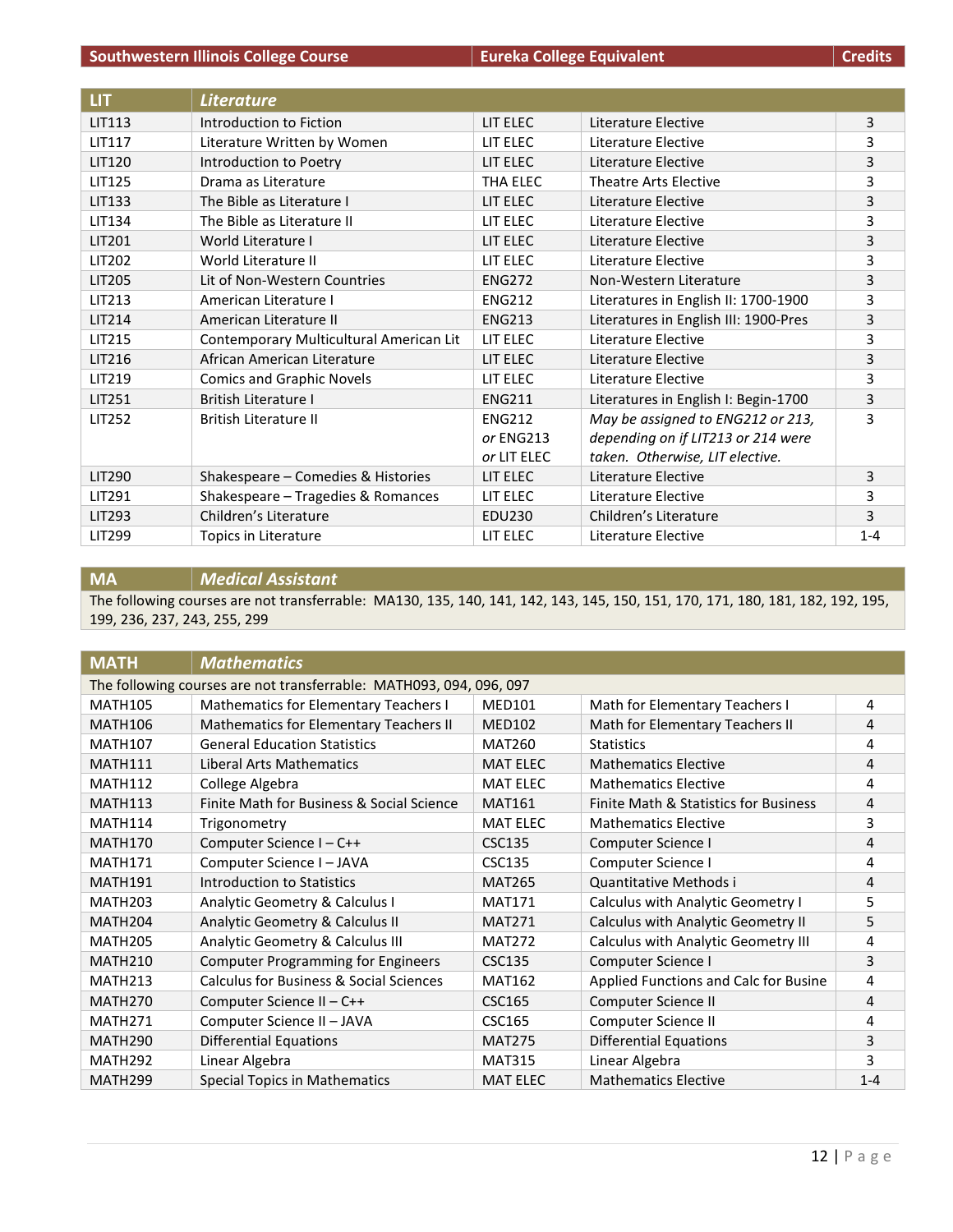| <b>Southwestern Illinois College Course</b> |  |  |  |  |  |
|---------------------------------------------|--|--|--|--|--|
|---------------------------------------------|--|--|--|--|--|

**Eureka College Equivalent Credits Credits** 

| <b>MCOM</b> | <b>Mass Communication</b>           |          |                               |   |
|-------------|-------------------------------------|----------|-------------------------------|---|
| MCOM201     | Introduction to Mass Communication  | COM230   | Mass Media                    | 3 |
| MCOM220     | Voiceover: Vocal Production         | THA ELEC | Theatre Arts Elective         | 3 |
| MCOM221     | Voiceover: Characterization         | THA ELEC | Theatre Arts Elective         | 3 |
| MCOM230     | Introduction to Radio Production    | COM ELEC | <b>Communication Elective</b> | 3 |
| MCOM240     | <b>Writing for Media</b>            | COM265W  | Writing for the Mass Media    | 3 |
| MCOM255     | <b>Broadcast Announcing</b>         | COM ELEC | <b>Communication Elective</b> | 3 |
| MCOM299     | <b>Topics in Mass Communication</b> | COM ELEC | <b>Communication Elective</b> | 3 |

| <b>MGMT</b>    | <b>Management</b>                      |                          |                                         |   |
|----------------|----------------------------------------|--------------------------|-----------------------------------------|---|
| <b>MGMT102</b> | <b>Business Mathematics</b>            |                          |                                         |   |
| MGMT117        | <b>Personal Finance</b>                | <b>BUA211</b>            | <b>Personal Finance</b>                 | 3 |
| MGMT201        | <b>Entrepreneur Basics</b>             | $\overline{\phantom{a}}$ | $\qquad \qquad$                         |   |
| MGMT202        | Entrepreneur: First Year               | $\overline{\phantom{a}}$ | $\overline{\phantom{a}}$                |   |
| MGMT203        | <b>Business Plan Basics</b>            | $\overline{\phantom{a}}$ | $\overline{\phantom{a}}$                |   |
| MGMT204        | <b>Entrepreneur Case Analysis</b>      | $\overline{\phantom{a}}$ | $\overline{\phantom{0}}$                |   |
| MGMT206        | Individual & Business Income Tax       | ACC221                   | <b>Tax Accounting I</b>                 | 3 |
| MGMT213        | Human Relations in the Workplace       | <b>BUA ELEC</b>          | <b>Business Administration Elective</b> | 3 |
| MGMT214        | <b>Principles of Management</b>        | <b>BUA220</b>            | Management                              | 3 |
| MGMT217        | Human Resource Management              | <b>BUA ELEC</b>          | <b>Business Administration Elective</b> | 3 |
| MGMT219        | <b>Small Business Management</b>       | <b>BUA ELEC</b>          | <b>Business Administration Elective</b> | 3 |
| MGMT221        | <b>Fundamentals of Labor Relations</b> | <b>BUA ELEC</b>          | <b>Business Administration Elective</b> | 3 |
| MGMT240        | Ethics in the Workplace                | $\overline{\phantom{a}}$ |                                         |   |
| MGMT241        | <b>Fundamentals of Finance</b>         | <b>BUA ELEC</b>          | <b>Business Administration Elective</b> | 3 |
| MGMT270        | <b>Business Planning</b>               | $\overline{\phantom{a}}$ | $\overline{\phantom{0}}$                |   |
| MGMT280        | Introduction to Logistics              | $\overline{\phantom{a}}$ | $\qquad \qquad \blacksquare$            |   |
| MGMT281        | Logistics Models & Systems Analysis    | $\overline{\phantom{a}}$ | $\overline{\phantom{a}}$                |   |
| MGMT282        | Supply Chain Management                | $\overline{\phantom{a}}$ | $\overline{\phantom{a}}$                |   |
| MGMT283        | Global Supply Chain Management         | $\overline{\phantom{a}}$ |                                         |   |
| MGMT284        | <b>Export/Import Management</b>        | <b>BUA ELEC</b>          | <b>Business Administration Elective</b> | 3 |

| <b>MKT</b>    | <b>Marketing</b>                    |                          |                                         |                          |
|---------------|-------------------------------------|--------------------------|-----------------------------------------|--------------------------|
| <b>MKT126</b> | <b>Introduction to Marketing</b>    | <b>BUA230</b>            | Marketing                               | 3                        |
| <b>MKT128</b> | Marketing & Social Media            | $\overline{\phantom{a}}$ | $\overline{\phantom{0}}$                |                          |
| <b>MKT226</b> | eMarketing                          | $\overline{\phantom{0}}$ | $\overline{\phantom{0}}$                |                          |
| <b>MKT227</b> | SEO & Web Analytics for Marketing   | $\overline{\phantom{a}}$ | $\overline{\phantom{a}}$                | $\overline{\phantom{0}}$ |
| <b>MKT228</b> | Social Media Tools                  | $\overline{\phantom{0}}$ | $\overline{\phantom{a}}$                |                          |
| <b>MKT229</b> | <b>Marketing Plans</b>              | <b>BUA ELEC</b>          | <b>Business Administration Elective</b> |                          |
| <b>MKT231</b> | <b>Consumer and Market Behavior</b> | <b>BUA ELEC</b>          | <b>Business Administration Elective</b> |                          |
| <b>MKT242</b> | <b>Marketing Communications</b>     | COM ELEC                 | <b>Communication Elective</b>           |                          |
| <b>MKT243</b> | <b>Basic Selling Techniques</b>     | $\overline{\phantom{a}}$ | $\overline{\phantom{0}}$                |                          |
| <b>MKT265</b> | Marketing Internship I              | $\overline{\phantom{a}}$ | $\overline{\phantom{a}}$                | -                        |

**MLT** *Medical Laboratory Technology*

The following courses are not transferrable: MLT100, 110, 150, 200, 210, 220, 240, 242, 245, 250, 260, 270, 275

| <b>MSC</b> | <b>Military Science - Army ROTC</b> |          |                             |  |
|------------|-------------------------------------|----------|-----------------------------|--|
| MSC101     | Introduction to Military Science    | LDR ELEC | Leadership Studies Elective |  |
| MSC102     | Introduction to Military Operations | LDR ELEC | Leadership Studies Elective |  |
| MSC201     | <b>Applied Military Skills</b>      | SSC ELEC | Social Science Elective     |  |
| MSC202     | Small Unit Leadership               | LDR ELEC | Leadership Studies Elective |  |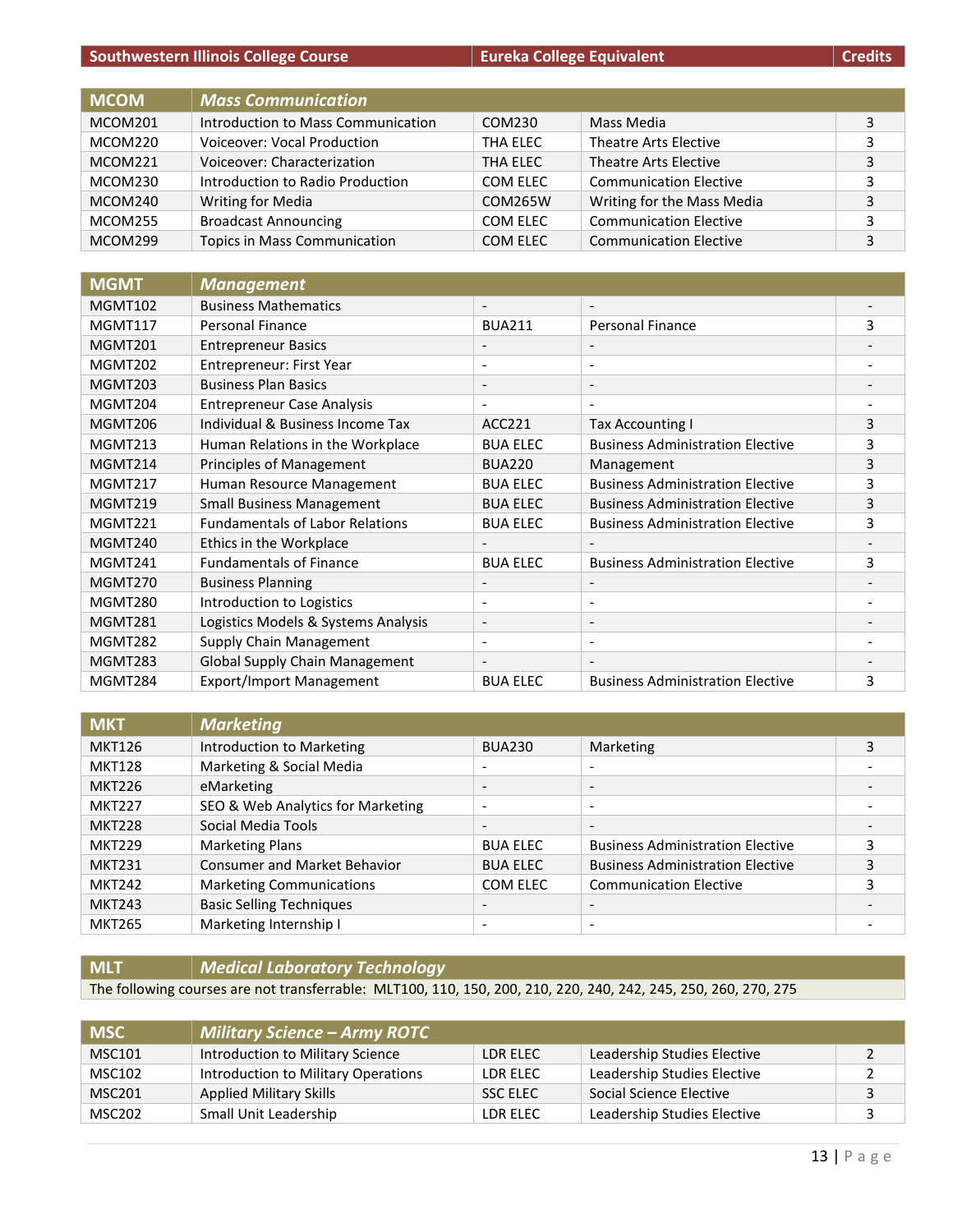## **MT** *Massage Therapy*

The following courses are not transferrable: MT101, 102, 160, 190, 195, 200, 201, 202, 203, 210, 211, 212, 213, 214, 220, 230, 240, 250, 270, 280, 285, 287, 288, 299

| <b>MUS</b>    | <b>Music</b>                             |                 |                                     |                |
|---------------|------------------------------------------|-----------------|-------------------------------------|----------------|
| <b>MUS101</b> | <b>Music Appreciation</b>                | <b>MUS151</b>   | Introduction to Music History       | 3              |
| <b>MUS102</b> | American Popular Music                   | <b>MUS150</b>   | Music Cultures in the United States | 3              |
| <b>MUS103</b> | Music Literature                         | <b>MUS ELEC</b> | <b>Music Elective</b>               | 3              |
| <b>MUS104</b> | <b>Fundamentals of Music</b>             | <b>MUS ELEC</b> | <b>Music Elective</b>               | 3              |
| <b>MUS105</b> | Music Theory I                           | <b>MUS210</b>   | Introduction to Music Theory        | 4              |
| <b>MUS106</b> | Music Theory II                          | <b>MUS220</b>   | Music Theory II                     | 4              |
| <b>MUS110</b> | <b>World Music</b>                       | <b>MUS ELEC</b> | <b>Music Elective</b>               | 3              |
| <b>MUS111</b> | Class Instruction in Piano I             | <b>MUS133</b>   | Class Piano for the Adult Beginner  | 2              |
| <b>MUS112</b> | Class Instruction in Piano II            | <b>MUS ELEC</b> | <b>Music Elective</b>               | $\overline{2}$ |
| <b>MUS113</b> | Class Instruction in Voice I             | <b>MUS134</b>   | Class Instruction in Voice          | 2              |
| <b>MUS114</b> | Class Instruction in Voice II            | <b>MUS ELEC</b> | <b>Music Elective</b>               | $\overline{2}$ |
| <b>MUS119</b> | Private Applied Piano for Enrichment     | <b>MUS333</b>   | Private Instruction in Piano        | 1              |
| <b>MUS120</b> | Private Applied Voice for Enrichment     | <b>MUS334</b>   | Private Instruction in Voice        | $\mathbf{1}$   |
| MUS121-129    | Private Applied Wind/Brass for Enrichmnt | MUS ELEC        | <b>Music Elective</b>               | 1              |
| MUS130-135    | Private Applied Strings for Enrichment   | <b>MUS335</b>   | Private Instruction in Strings      | $\mathbf{1}$   |
| <b>MUS136</b> | Private Applied Percussion for Enrichmnt | <b>MUS ELEC</b> | <b>Music Elective</b>               | 1              |
| <b>MUS140</b> | Diction for Singers                      | <b>MUS ELEC</b> | <b>Music Elective</b>               | $\mathbf{1}$   |
| <b>MUS145</b> | Recording Studio Orientation             | MUS ELEC        | <b>Music Elective</b>               | 3              |
| <b>MUS150</b> | Recording Engineer Musicianship I        | <b>MUS ELEC</b> | <b>Music Elective</b>               | 3              |
| <b>MUS151</b> | Recording Engineer Musicianship II       | <b>MUS ELEC</b> | <b>Music Elective</b>               | 3              |
| <b>MUS152</b> | History of the Recording Industry        | <b>MUS ELEC</b> | <b>Music Elective</b>               | 3              |
| <b>MUS154</b> | Survey of Music Computer Technology      | <b>MUS ELEC</b> | <b>Music Elective</b>               | 3              |
| <b>MUS155</b> | Survey of Music Computer Technology II   | <b>MUS ELEC</b> | <b>Music Elective</b>               | 3              |
| <b>MUS159</b> | Concert Band I                           | <b>MUS283</b>   | Wind Ensemble - Band                | 1              |
| <b>MUS160</b> | Concert Band II                          | <b>MUS283</b>   | Wind Ensemble - Band                | 1              |
| <b>MUS161</b> | College Choir I                          | <b>MUS281</b>   | Chorale                             | 1              |
| <b>MUS162</b> | College Choir II                         | <b>MUS281</b>   | Chorale                             | 1              |
| <b>MUS163</b> | Jazz Band I                              | <b>MUS ELEC</b> | <b>Music Elective</b>               | 1              |
| <b>MUS164</b> | Jazz Band II                             | <b>MUS ELEC</b> | <b>Music Elective</b>               | 1              |
| <b>MUS165</b> | Instrumental Ensemble I                  | <b>MUS283</b>   | Wind Ensemble - Band                | 1              |
| <b>MUS166</b> | Instrumental Ensemble II                 | <b>MUS283</b>   | Wind Ensemble - Band                | $\mathbf{1}$   |
| <b>MUS167</b> | Chamber Singers I                        | <b>MUS382</b>   | <b>Chamber Singers</b>              | 1              |
| <b>MUS168</b> | Chamber Singers II                       | <b>MUS382</b>   | <b>Chamber Singers</b>              | 1              |
| <b>MUS175</b> | Guitar Ensemble I                        | MUS ELEC        | <b>Music Elective</b>               | $\mathbf 1$    |
| <b>MUS176</b> | Guitar Ensemble II                       | MUS ELEC        | <b>Music Elective</b>               | 1              |
| <b>MUS177</b> | Jazz Improvisation I                     | MUS ELEC        | <b>Music Elective</b>               | 1              |
| <b>MUS178</b> | Jazz Improvisation II                    | MUS ELEC        | <b>Music Elective</b>               | $\mathbf{1}$   |
| <b>MUS201</b> | The Business of Music                    | MUS ELEC        | <b>Music Elective</b>               | 3              |
| <b>MUS205</b> | Music Theory III                         | <b>MUS320</b>   | Music Theory III                    | 4              |
| <b>MUS206</b> | Music Theory IV                          | <b>MUS330</b>   | Music Theory IV                     | 4              |
| <b>MUS213</b> | Class Instruction in Piano III           | MUS ELEC        | <b>Music Elective</b>               | $\overline{2}$ |
| <b>MUS214</b> | Class Instruction in Piano IV            | MUS ELEC        | <b>Music Elective</b>               | 2              |
| <b>MUS219</b> | Private Music Maj/Min Applied Piano      | <b>MUS333</b>   | Private Instruction in Piano        | 2              |
| <b>MUS220</b> | Private Music Maj/Min Applied Voice      | <b>MUS334</b>   | Private Instruction in Voice        | 2              |
| MUS221-229    | Priv Music Maj/Min Applied Wind/Brass    | MUS ELEC        | <b>Music Elective</b>               | 2              |
| MUS230-235    | Private Music Maj/Min Applied Strings    | <b>MUS335</b>   | Private Instruction in Strings      | $\overline{2}$ |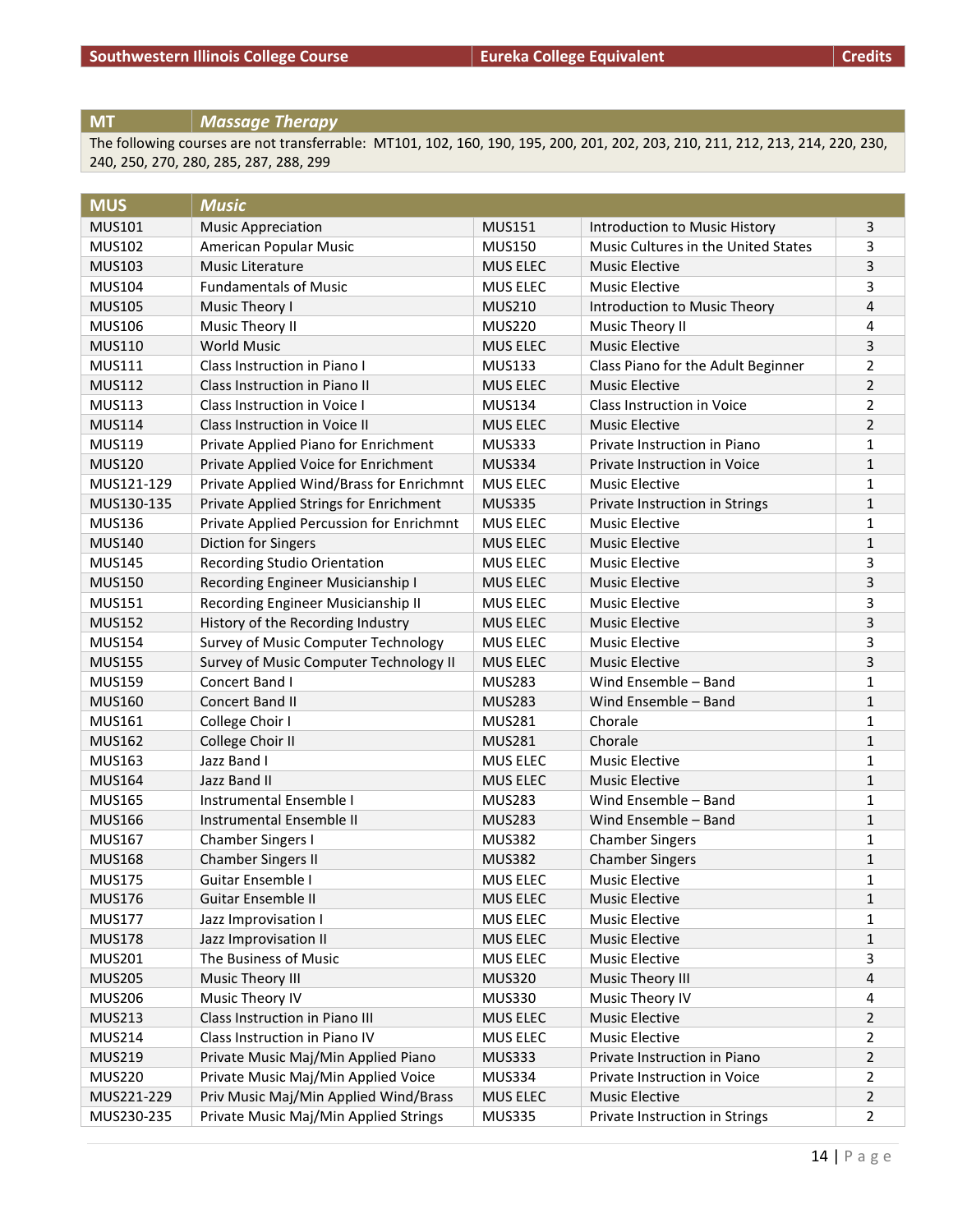|               | <b>Southwestern Illinois College Course</b><br><b>Eureka College Equivalent</b> |                   |                              | <b>Credits</b> |
|---------------|---------------------------------------------------------------------------------|-------------------|------------------------------|----------------|
|               |                                                                                 |                   |                              |                |
| <b>MUS236</b> | Priv Music Maj/Min Applied Percussion                                           | <b>MUS ELEC</b>   | <b>Music Elective</b>        | $\overline{2}$ |
| <b>MUS250</b> | <b>Basic Digital Recording Techniques</b>                                       | MUS ELEC          | Music Elective               | 3              |
| <b>MUS251</b> | <b>Advanced Digital Recording</b>                                               | <b>MUS ELEC</b>   | <b>Music Elective</b>        | 3              |
| <b>MUS252</b> | Critical Listening for the Engineer                                             | <b>MUS ELEC</b>   | <b>Music Elective</b>        | 3              |
| <b>MUS255</b> | Music Technology Practicum                                                      | $\qquad \qquad -$ | $\qquad \qquad \blacksquare$ |                |
| <b>MUS259</b> | Concert Band III                                                                | <b>MUS283</b>     | Wind Ensemble - Band         | 1              |
| <b>MUS260</b> | <b>Concert Band IV</b>                                                          | <b>MUS283</b>     | Wind Ensemble - Band         | $\mathbf{1}$   |
| <b>MUS261</b> | College Choir III                                                               | <b>MUS281</b>     | Chorale                      | 1              |
| <b>MUS262</b> | College Choir IV                                                                | <b>MUS281</b>     | Chorale                      | $\mathbf{1}$   |
| <b>MUS263</b> | Jazz Band III                                                                   | <b>MUS ELEC</b>   | <b>Music Elective</b>        | $\mathbf{1}$   |
| <b>MUS264</b> | Jazz Band IV                                                                    | <b>MUS ELEC</b>   | <b>Music Elective</b>        | $\mathbf{1}$   |
| <b>MUS265</b> | Instrumental Ensemble III                                                       | <b>MUS283</b>     | Wind Ensemble - Band         | 1              |
| <b>MUS266</b> | Instrumental Ensemble IV                                                        | <b>MUS283</b>     | Wind Ensemble - Band         | 1              |
| <b>MUS267</b> | <b>Chamber Singers III</b>                                                      | <b>MUS382</b>     | <b>Chamber Singers</b>       | 1              |
| <b>MUS268</b> | <b>Chamber Singers IV</b>                                                       | <b>MUS382</b>     | <b>Chamber Singers</b>       | $\mathbf{1}$   |
| <b>MUS275</b> | Guitar Ensemble III                                                             | <b>MUS ELEC</b>   | <b>Music Elective</b>        | 1              |
| <b>MUS276</b> | <b>Guitar Ensemble IV</b>                                                       | MUS ELEC          | <b>Music Elective</b>        | $\mathbf{1}$   |
| <b>MUS277</b> | Jazz Improvisation III                                                          | <b>MUS ELEC</b>   | <b>Music Elective</b>        | 1              |
| <b>MUS278</b> | Jazz Improvisation IV                                                           | MUS ELEC          | <b>Music Elective</b>        | 1              |
| <b>MUS299</b> | <b>Special Topics in Music</b>                                                  | <b>MUS ELEC</b>   | <b>Music Elective</b>        | $1 - 4$        |

#### **NE** *Nursing Education*

The following courses are not transferrable: NE100<sup>Disc</sup>, 102, 103, 104, 105, 106, 108, 207, 209, 210, 211

| <b>NETW</b>                                                                                                                                               | $\parallel$ Network Design and Administration $\parallel$ |            |                           |  |
|-----------------------------------------------------------------------------------------------------------------------------------------------------------|-----------------------------------------------------------|------------|---------------------------|--|
| The following courses are not transferrable: NETW101, 105 <sup>Disc</sup> , 142, 151 <sup>Disc</sup> , 182, 188, 261, 271, 288 <sup>Disc</sup> , 295, 299 |                                                           |            |                           |  |
| NETW211                                                                                                                                                   | Digital Forensics                                         | . CJS ELEC | Criminal Justice Elective |  |

#### **OAT** *Office Administration and Technology*

The following courses are not transferrable: OAT121, 127, 128, 130, 131, 132, 133, 146, 155, 156, 164, 165, 169, 170, 171, 172, 175, 180, 185, 190, 225, 230, 240, 256, 260, 261, 274, 275, 276, 280, 285, 293, 299

| <b>PARL</b>         | <b>Paralegal Studies</b>            |                          |                                  |         |
|---------------------|-------------------------------------|--------------------------|----------------------------------|---------|
| PARL120             | Introduction to Paralegal Studies   | $\overline{\phantom{a}}$ | $\overline{\phantom{a}}$         |         |
| <b>PARL220</b>      | Legal Research and Writing I        | $\overline{\phantom{a}}$ | $\overline{\phantom{a}}$         |         |
| <b>PARL225</b>      | Legal Research and Writing II       | $\overline{\phantom{a}}$ | $\overline{\phantom{a}}$         |         |
| <b>PARL230</b>      | Civil Procedure                     | $\overline{\phantom{a}}$ | $\overline{\phantom{a}}$         |         |
| PARL235             | E-Discovery / E-Investigations      | $\overline{\phantom{a}}$ | $\overline{\phantom{a}}$         |         |
| <b>PARL240</b>      | Torts                               | $\overline{\phantom{a}}$ | $\overline{\phantom{a}}$         |         |
| PARL250             | Litigation Support for Paralegals   | $\overline{\phantom{a}}$ | $\overline{\phantom{a}}$         |         |
| <b>PARL260</b>      | Family Law                          | SOC ELEC                 | Sociology Elective               | 3       |
| PARL265             | Wills, Probate, and Estate Planning |                          |                                  |         |
| PARL270             | Criminal Law                        | <b>CJS ELEC</b>          | <b>Criminal Justice Elective</b> | 3       |
| PARL <sub>274</sub> | Law Office Computer Applications    | $\overline{\phantom{a}}$ | $\overline{\phantom{0}}$         |         |
| PARL275             | Bankruptcy / Creditors' Rights      | $\overline{\phantom{a}}$ | $\overline{\phantom{a}}$         |         |
| PARL280             | Copyright/Trademark/Patent Law      | $\overline{\phantom{a}}$ | $\overline{\phantom{0}}$         |         |
| <b>PARL290</b>      | Paralegal Field Project             | $\overline{\phantom{a}}$ | $\overline{\phantom{0}}$         |         |
| PARL299             | Special Topics in Paralegal Studies | TBD                      | Dependent on Topic               | $0 - 4$ |

**PDA** *Construction Painting and Decorating* The following courses are not transferrable: PDA117, 127, 137, 147, 257, 267, 278, 288, 299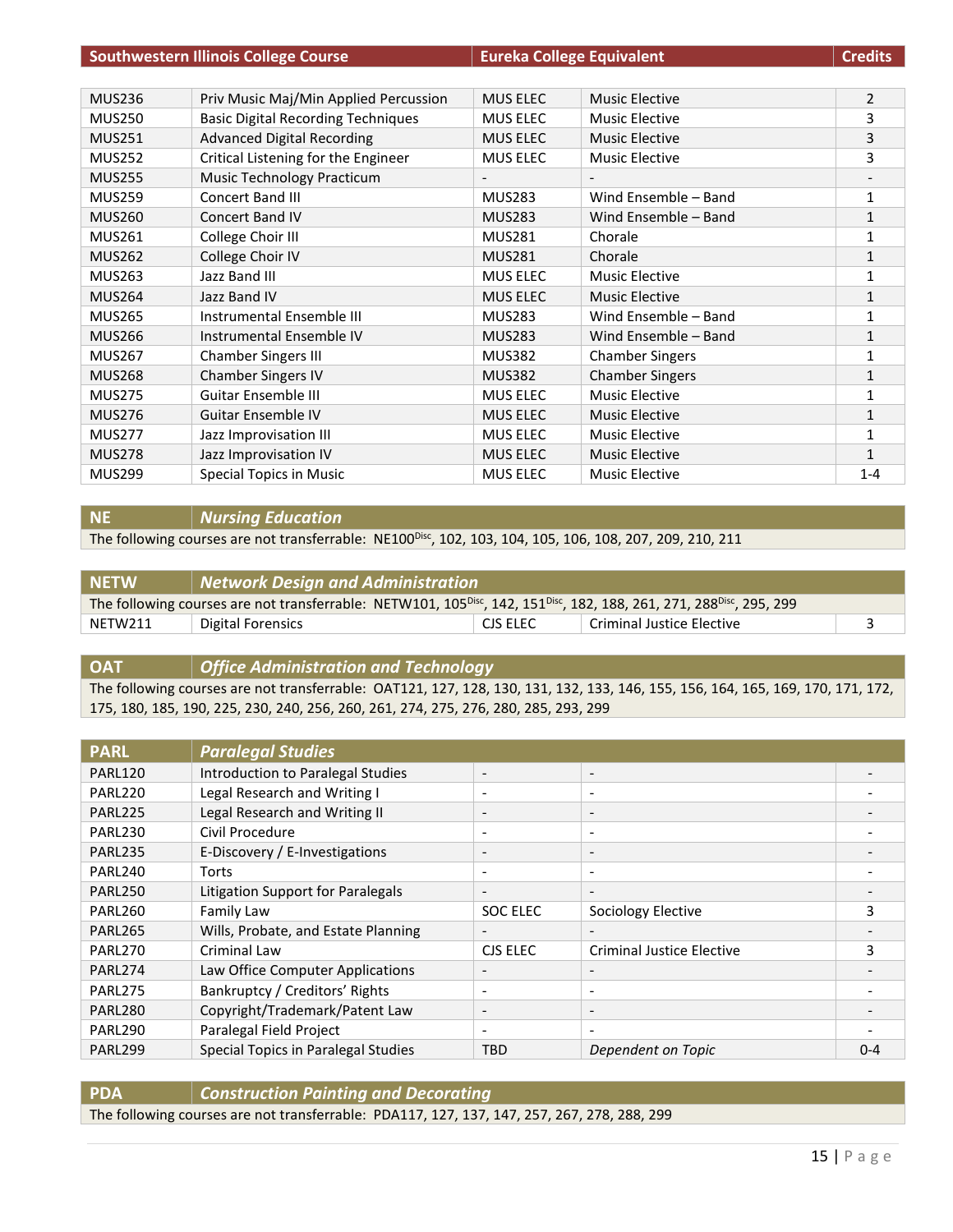#### **Southwestern Illinois College Course Eureka College Equivalent Eureka College Equivalent Credits**

| <b>PHIL</b>    | Philosophy                                    |               |                            |         |
|----------------|-----------------------------------------------|---------------|----------------------------|---------|
| <b>PHIL150</b> | Introduction to Philosophy                    | <b>PHI110</b> | Introduction to Philosophy | 3       |
| <b>PHIL151</b> | Introductory Logic                            | PHI140        | Logic                      | 3       |
| <b>PHIL152</b> | <b>Ethics</b>                                 | <b>PHI220</b> | Moral Philosophy           | 3       |
| <b>PHIL153</b> | Intro to History of Phil I: Classical Thought | <b>PHI250</b> | Ancient Philosophy         | 3       |
| <b>PHIL154</b> | Intro to Hist of Phil II: Contemp Thought     | <b>PHI270</b> | Contemporary Philosophy    | 3       |
| <b>PHIL155</b> | Non-Western Philosophy                        | PHI ELEC      | Philosophy Elective        | 3       |
| <b>PHIL156</b> | <b>Biomedical Ethics</b>                      | PHI ELEC      | Philosophy Elective        | 3       |
| <b>PHIL160</b> | Introduction to Philosophy of Religion        | PHI ELEC      | Philosophy Elective        | 3       |
| <b>PHIL171</b> | Aesthetics                                    | PHI ELEC      | Philosophy Elective        | 3       |
| <b>PHIL299</b> | Special Topics in Philosophy                  | PHI ELEC      | Philosophy Elective        | $1 - 4$ |

| <b>PHYS</b>    | <b>Physics</b>                     |               |                                  |         |
|----------------|------------------------------------|---------------|----------------------------------|---------|
| <b>PHYS101</b> | <b>General Physical Science</b>    | <b>PHS110</b> | Introduction to Physical Science |         |
| <b>PHYS151</b> | College Physics I                  | PHS ELEC      | <b>Physical Science Elective</b> |         |
| <b>PHYS152</b> | College Physics II                 | PHS ELEC      | <b>Physical Science Elective</b> |         |
| PHYS204        | Physics - Mechanics                | PHY220        | <b>General Physics I</b>         | 4       |
| PHYS205        | Physics - Heat, Elec, & Magnetism  | PHY230        | <b>General Physics II</b>        | 4       |
| PHYS206        | Physics - Light & Modern Physics   | PHY ELEC      | <b>Physics Elective</b>          | 4       |
| PHYS299        | Special Topics in Physical Science | PHS ELEC      | <b>Physical Science Elective</b> | $1 - 6$ |

#### **PLBR** *Plumbing*

The following courses are not transferrable: PLBR101, 102, 103, 104, 105, 106, 207, 208, 209, 210, 211, 212, 214, 215, 299

#### **PMT** *Precision Machining Technology* The following courses are not transferrable: PMT100, 101, 102, 110, 111, 112, 114, 124, 201, 202, 221, 222, 226, 231, 232, 240, 250, 262, 299

| <b>POLS</b>    | <b>Political Science</b>            |                 |                                    |         |
|----------------|-------------------------------------|-----------------|------------------------------------|---------|
| <b>POLS150</b> | Intro to American Government        | <b>PSC150</b>   | American Government (National)     | 3       |
| POLS240        | <b>Comparative Politics</b>         | <b>PSC261</b>   | <b>Comparative Government</b>      | 3       |
| POLS241        | Comparative Politics - Non-West     | <b>PSC ELEC</b> | <b>Political Science Elective</b>  | 3       |
| <b>POLS262</b> | American Government (State & Local) | <b>PSC250</b>   | American Governmnt (State & Local) | 3       |
| POLS270        | <b>International Relations</b>      | <b>PSC263</b>   | <b>International Relations</b>     | 3       |
| POLS280        | <b>Political Theory</b>             | <b>PSC260</b>   | Political Ideologies               | 3       |
| POLS289        | Political Impact of American Films  | <b>PSC FLEC</b> | <b>Political Science Elective</b>  | 3       |
| POLS290        | Impact of Western Films on the USA  | <b>PSC ELEC</b> | <b>Political Science Elective</b>  | 3       |
| <b>POLS292</b> | Political Impact of War Films       | <b>PSC ELEC</b> | <b>Political Science Elective</b>  | 3       |
| POLS299        | Special Topics in Political Science | <b>PSC ELEC</b> | <b>Political Science Elective</b>  | $1 - 3$ |

## **PRCP** *Psychiatric Rehabilitation Certification Program*

The following courses are not transferrable: PRCP151, 152, 153, 154, 155

| <b>PSYC</b>    | <b>Psychology</b>             |                 |                                     |   |
|----------------|-------------------------------|-----------------|-------------------------------------|---|
| <b>PSYC151</b> | <b>General Psychology</b>     | <b>PSY101</b>   | <b>General Psychology</b>           | 3 |
| <b>PSYC200</b> | Applied Psychology            | <b>PSY ELEC</b> | <b>Psychology Elective</b>          | 3 |
| <b>PSYC210</b> | Life-Span Development         | <b>PSY ELEC</b> | <b>Psychology Elective</b>          | 3 |
| PSYC225        | <b>Human Sexuality</b>        | <b>PSY ELEC</b> | <b>Psychology Elective</b>          | 3 |
| <b>PSYC250</b> | Child Development             | <b>PSY206</b>   | Infant & Early Childhood Developmnt | 3 |
| <b>PSYC251</b> | Adolescent Development        | <b>PSY205</b>   | Psychology of Childhood - Adolescen | 3 |
| <b>PSYC252</b> | <b>Educational Psychology</b> | <b>EDU227</b>   | <b>Educational Psychology</b>       | 3 |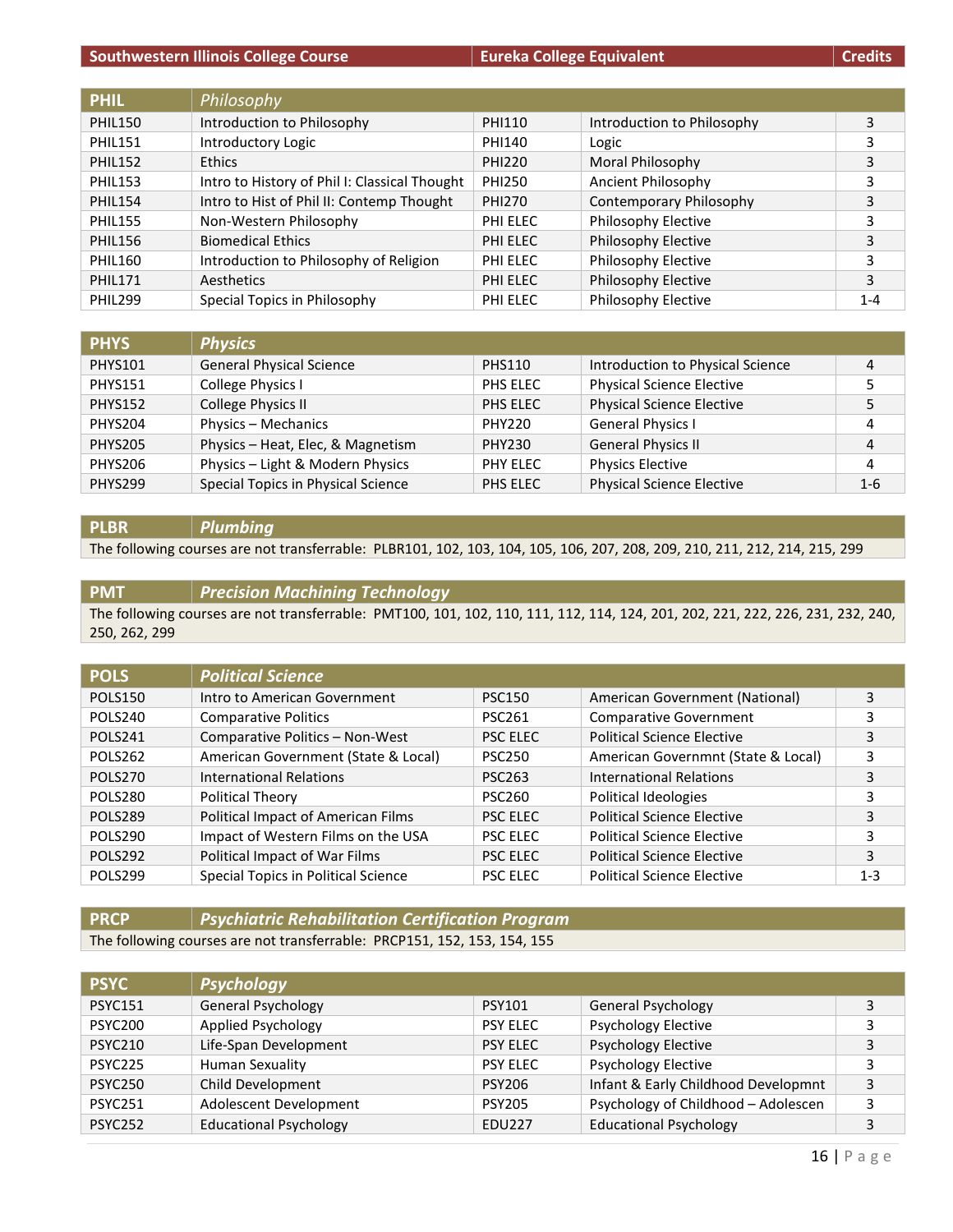| <b>Southwestern Illinois College Course</b> |                                    | <b>Eureka College Equivalent</b> |                            | <b>Credits</b> |
|---------------------------------------------|------------------------------------|----------------------------------|----------------------------|----------------|
|                                             |                                    |                                  |                            |                |
| <b>PSYC253</b>                              | Adult Development and Aging        | <b>PSY ELEC</b>                  | <b>Psychology Elective</b> | 3              |
| <b>PSYC254</b>                              | Death and Dying                    | <b>PSY ELEC</b>                  | <b>Psychology Elective</b> | 3              |
| <b>PSYC259</b>                              | Abnormal Psychology                | <b>PSY ELEC</b>                  | <b>Psychology Elective</b> | 3              |
| <b>PSYC260</b>                              | Psychology of Addictive Behavior   | <b>PSY ELEC</b>                  | <b>Psychology Elective</b> | 3              |
| <b>PSYC265</b>                              | Psychology of Women                | <b>PSY ELEC</b>                  | <b>Psychology Elective</b> | 3              |
| <b>PSYC266</b>                              | Cognitive Psychology               | <b>PSY215</b>                    | Cognitive Psychology       | 3              |
| <b>PSYC270</b>                              | <b>Health Psychology</b>           | <b>PSY260</b>                    | <b>Health Psychology</b>   | 3              |
| <b>PSYC277</b>                              | Cross-Cultural Psychology          | <b>PSY ELEC</b>                  | <b>Psychology Elective</b> | 3              |
| <b>PSYC280</b>                              | Introduction to Personality Theory | <b>PSY ELEC</b>                  | <b>Psychology Elective</b> | 3              |
| <b>PSYC288</b>                              | <b>Biological Psychology</b>       | <b>PSY ELEC</b>                  | <b>Psychology Elective</b> | 3              |
| <b>PSYC295</b>                              | Social Psychology                  | <b>PSY203</b>                    | Social Psychology          | 3              |
| <b>PSYC299</b>                              | Problems in Psychology             | <b>PSY ELEC</b>                  | <b>Psychology Elective</b> | $1 - 3$        |

**PTA** *Physical Therapist Assistant*

The following courses are not transferrable: PTA100, 101, 102, 150, 151, 160, 161, 165, 170, 200, 201, 210, 211, 220, 270, 280, 285, 299

**RC** *Respiratory Care*

The following courses are not transferrable: RC102, 103, 104, 105, 110, 111, 112, 113, 114, 115, 203, 204, 205, 206, 207

## **RT** *Radiologic Technology* The following courses are not transferrable: RT100, 101, 102, 110, 111, 112, 131, 150, 151, 152, 160, 180, 230, 241, 242, 244, 261, 263, 265, 296, 297, 298, 299

| <b>RUSS</b>    | Russian               |      |          |  |
|----------------|-----------------------|------|----------|--|
| <b>RUSS101</b> | Elementary Russian I  | ELEC | Elective |  |
| <b>RUSS102</b> | Elementary Russian II | ELEC | Elective |  |

| <b>SLS</b>    | <b>Sign Language Studies Interpreter</b>    |                          |                               |                |
|---------------|---------------------------------------------|--------------------------|-------------------------------|----------------|
| <b>SLS100</b> | <b>Non-Verbal Communication</b>             | COM ELEC                 | <b>Communication Elective</b> | $\overline{2}$ |
| SLS101        | American Sign Language I                    | <b>HUM ELEC</b>          | <b>Humanities Elective</b>    | 5              |
| <b>SLS102</b> | American Sign Language II                   | <b>HUM ELEC</b>          | <b>Humanities Elective</b>    | 5              |
| <b>SLS105</b> | <b>Field Experiences</b>                    |                          |                               |                |
| <b>SLS110</b> | Deaf Studies / Culture                      | <b>SSC ELEC</b>          | Social Science Elective       | 3              |
| <b>SLS120</b> | <b>ASL Linguistics I</b>                    | <b>HUM ELEC</b>          | <b>Humanities Elective</b>    | 3              |
| <b>SLS125</b> | ASL Fingerspelling and Numbers              | <b>HUM ELEC</b>          | <b>Humanities Elective</b>    | 1              |
| <b>SLS203</b> | American Sign Language III                  | <b>HUM ELEC</b>          | <b>Humanities Elective</b>    | 4              |
| <b>SLS205</b> | Interpreting I                              | $\overline{\phantom{a}}$ |                               |                |
| <b>SLS206</b> | <b>Interpreter Principles and Practices</b> | PHI ELEC                 | Philosophy Elective           | 3              |
| <b>SLS210</b> | <b>ASL Linguistics II</b>                   | <b>HUM ELEC</b>          | <b>Humanities Elective</b>    | 3              |
| <b>SLS220</b> | Interpreting II                             | $\overline{\phantom{a}}$ |                               |                |
| <b>SLS225</b> | Sign to Voice                               | $\overline{\phantom{a}}$ | $\overline{\phantom{a}}$      |                |
| <b>SLS230</b> | <b>Interpreting Practicum</b>               | $\overline{\phantom{a}}$ | $\overline{\phantom{a}}$      |                |
| <b>SLS255</b> | Transliterating                             | $\overline{\phantom{a}}$ | $\overline{\phantom{a}}$      |                |
| <b>SLS270</b> | Educational & Special Interpreter Settings  | <b>EDU ELEC</b>          | <b>Education Elective</b>     | 3              |
| <b>SLS275</b> | Interpreting Practicum II                   |                          |                               |                |
| <b>SLS280</b> | Performance Interpreting                    | THA ELEC                 | Theatre Arts Elective         | 3              |
| <b>SLS299</b> | Special Topics in SLS                       | <b>TBD</b>               | Dependent on Topic            | $0 - 4$        |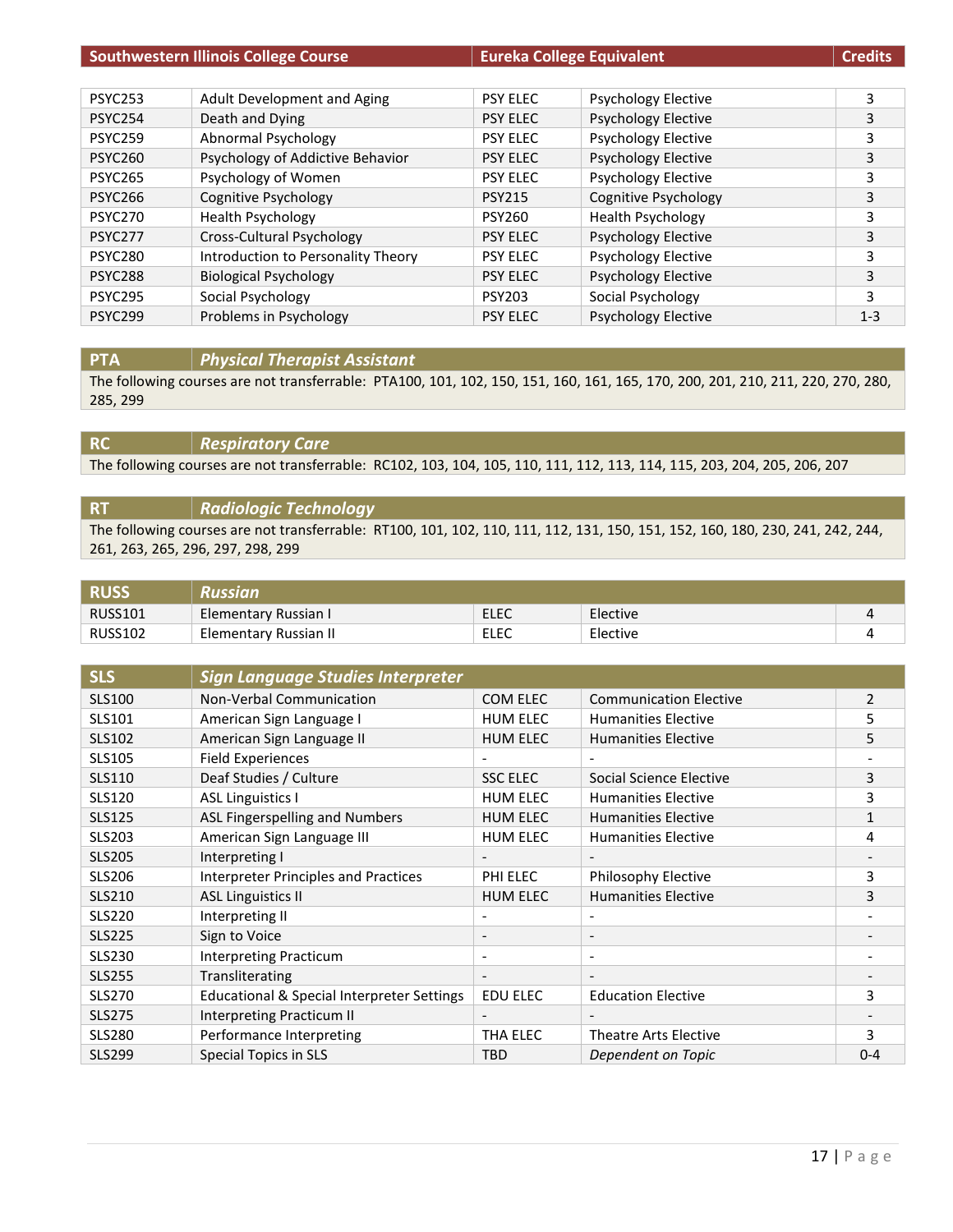The following courses are not transferrable: SMA114, 124, 134, 144, 154, 164, 174, 184, 214, 224, 234, 244, 254, 264, 274, 284, 299

| <b>SOC</b> | <b>Sociology</b>                        |          |                         |         |
|------------|-----------------------------------------|----------|-------------------------|---------|
| SOC153     | Introductory Sociology                  | SOC102   | Principles of Sociology |         |
| SOC203     | Social Problems                         | SOC ELEC | Sociology Elective      |         |
| SOC210     | Deviance, Crime, and Society            | SOC ELEC | Sociology Elective      | 3       |
| SOC222     | Survey of Social Work                   | SOC ELEC | Sociology Elective      | 3       |
| SOC230     | Race and Ethnicity in the United States | SOC ELEC | Sociology Elective      | 3       |
| SOC255     | The Family                              | SOC ELEC | Sociology Elective      | 3       |
| SOC265     | Aging and Society                       | SOC ELEC | Sociology Elective      | 3       |
| SOC299     | Research Study Problems in Sociology    | SOC ELEC | Sociology Elective      | $1 - 3$ |

| <b>SPAN</b> | <b>Spanish</b>            |                 |                         |         |
|-------------|---------------------------|-----------------|-------------------------|---------|
| SPAN101     | Elementary Spanish I      | SPA115          | Introductory Spanish I  | 4       |
| SPAN102     | Elementary Spanish II     | SPA120          | Introductory Spanish II | 4       |
| SPAN201     | Intermediate Spanish I    | <b>SPA240</b>   | Intermediate Spanish I  | 4       |
| SPAN202     | Intermediate Spanish II   | SPA260          | Intermediate Spanish II | 4       |
| SPAN211     | Conversational Spanish I  | <b>SPA ELEC</b> | Spanish Elective        | 3       |
| SPAN212     | Conversational Spanish II | <b>SPA ELEC</b> | Spanish Elective        | 3       |
| SPAN299     | Special Topics in Spanish | <b>SPA ELEC</b> | Spanish Elective        | $1 - 4$ |

| <b>SPCH</b>         | <b>Speech</b>                          |                          |                                  |         |
|---------------------|----------------------------------------|--------------------------|----------------------------------|---------|
| SPCH151             | <b>Fundamentals of Public Speaking</b> | COM110                   | Introduction to Public Speaking  | 3       |
| <b>SPCH155</b>      | <b>Interpersonal Communication</b>     | COM215                   | <b>Human Communication</b>       | 3       |
| SPCH170             | Persuasion                             | COM ELEC                 | <b>Communication Elective</b>    | 3       |
| SPCH174             | <b>Applied Forensics I</b>             | $\overline{\phantom{a}}$ | $\overline{\phantom{0}}$         |         |
| <b>SPCH175</b>      | <b>Applied Forensics II</b>            | $\overline{\phantom{a}}$ | $\overline{\phantom{a}}$         | -       |
| SPCH180             | Interviewing                           | COM ELEC                 | <b>Communication Elective</b>    | 3       |
| SPCH <sub>200</sub> | Oral Interpretation                    | COM ELEC                 | <b>Communication Elective</b>    | 3       |
| SPCH <sub>213</sub> | Intro to Public Relations              | COM ELEC                 | <b>Communication Elective</b>    |         |
| SPCH <sub>240</sub> | <b>Group Communication</b>             | COM210                   | <b>Small Group Communication</b> | 3       |
| SPCH <sub>274</sub> | <b>Applied Forensics III</b>           | $\overline{\phantom{a}}$ |                                  |         |
| SPCH <sub>275</sub> | <b>Applied Forensics IV</b>            | $\overline{\phantom{a}}$ | $\overline{\phantom{0}}$         |         |
| SPCH <sub>299</sub> | Problems in Speech                     | <b>SPCH ELEC</b>         | Speech Elective                  | $1 - 3$ |

| <b>THEA</b>    | <b>Theatre</b>            |               |                                 |   |
|----------------|---------------------------|---------------|---------------------------------|---|
| THEA120        | Theatre Appreciation      | <b>THA110</b> | Intro to Theatre Arts and Drama | 3 |
| THEA150        | Stagecraft                | <b>THA160</b> | Theatre Stagecraft              |   |
| THEA161        | Production Lab            | <b>THA100</b> | <b>Theatre Production</b>       |   |
| <b>THEA162</b> | <b>Production Lab</b>     | <b>THA100</b> | Theatre Productino              |   |
| THEA251        | <b>Theatre Production</b> | THA ELEC      | Theatre Arts Elective           | 3 |
| THEA256        | Theatre Acting            | <b>THA130</b> | Acting I                        | 3 |
| THEA261        | Production Lab            | <b>THA100</b> | <b>Theatre Production</b>       |   |
| <b>THEA262</b> | Production Lab            | <b>THA100</b> | <b>Theatre Production</b>       |   |

**WLDT** *Welding Technology* The following courses are not transferrable: WLDT101, 106, 107, 115, 125, 135, 145, 152, 201, 252, 253, 254, 255, 256, 260, 270, 299

**SMA** *Construction Sheetmetal*